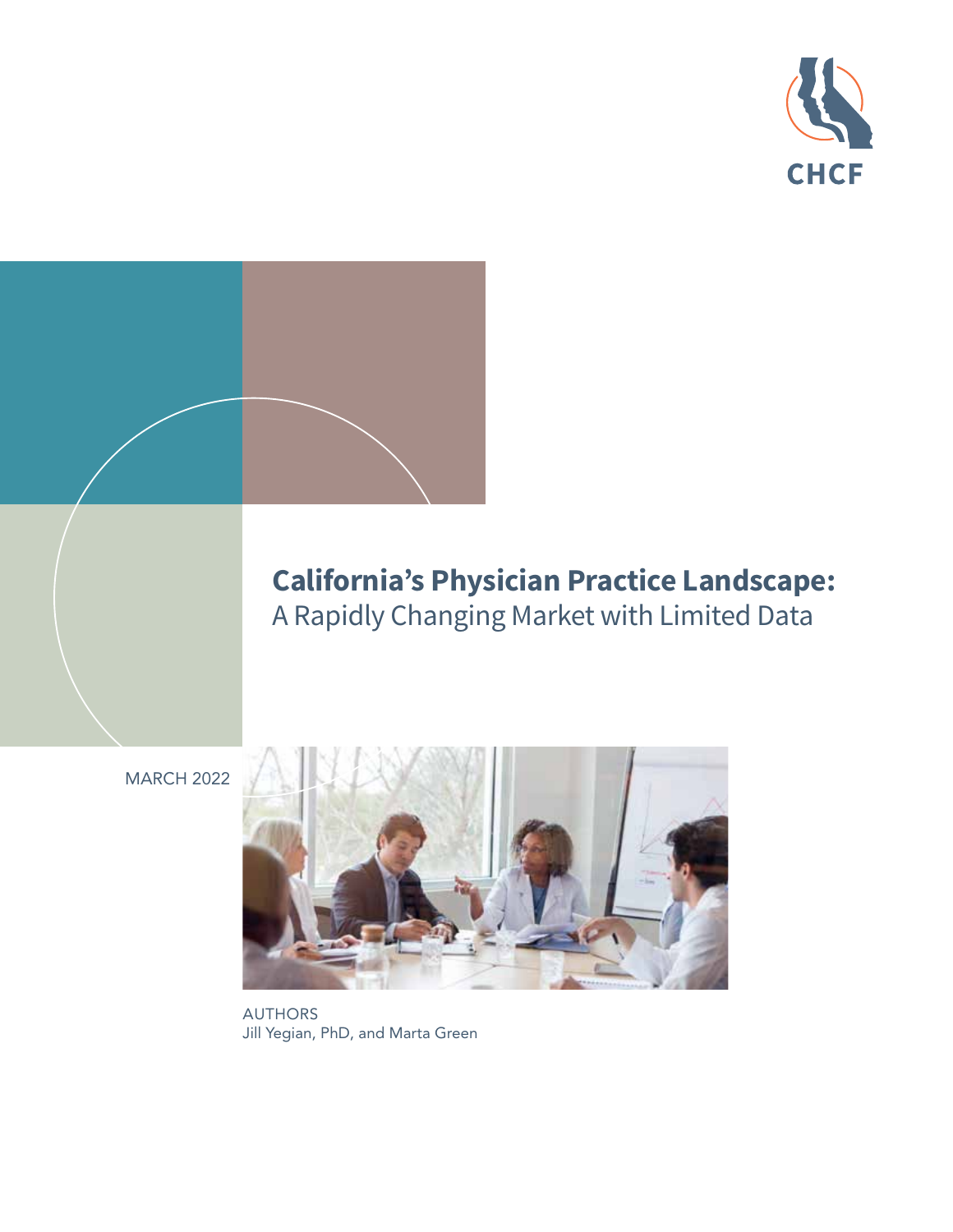### About the Authors

Jill Yegian, PhD, is principal at [Yegian Health Insights](https://yegianhealthinsights.com), which provides strategic planning, market and policy analysis, and program design and implementation support aimed at improving the health care system on behalf of patients, providers, and payers. Marta Green is the founder of Marta Green Consulting and brings her more than 20-year public-sector health care executive leadership experience to projects designed to improve health care delivery, patient protection, and affordability.

### Acknowledgments

Funding for this paper was provided by the California Health Care Foundation. The Department of Managed Health Care graciously responded to multiple requests for information, both verbally and in writing. The authors are grateful for the time and insights of several experts and stakeholders interviewed for this project, including leaders from America's Physicians Groups, the California Medical Association, Cattaneo & Stroud, the Integrated Healthcare Association, RAND, UC Berkeley, and Shelley Rouillard (former director of the DMHC). The perspectives expressed in this paper are those of the authors and do not necessarily reflect the views of the organizations interviewed.

### About the Foundation

The [California Health Care Foundation](http://www.chcf.org) is dedicated to advancing meaningful, measurable improvements in the way the health care delivery system provides care to the people of California, particularly those with low incomes and those whose needs are not well served by the status quo. We work to ensure that people have access to the care they need, when they need it, at a price they can afford.

CHCF informs policymakers and industry leaders, invests in ideas and innovations, and connects with changemakers to create a more responsive, patientcentered health care system.

## **Contents**

### 3 [Introduction](#page-2-0)

3 [Physician Practice Landscape in](#page-2-0)  [California: Limited Information](#page-2-0)  [Available](#page-2-0)

[Ownership of Physician Entities](#page-5-0)

[Capitation and Delegation Among California](#page-7-0)  [Physician Organizations](#page-7-0)

### 10 [Physician Practice: Reporting](#page-9-0)  [Requirements and Available Data](#page-9-0)

[Risk-Bearing Organizations](#page-11-0)

[Restricted Licensees \(Global Risk\)](#page-16-0)

[Other Types of Physician Practices and](#page-18-0)  **[Organizations](#page-18-0)** 

[Management Services Organizations](#page-20-0)

### 23 [The Path Forward](#page-22-0)

### 24 [Endnotes](#page-23-0)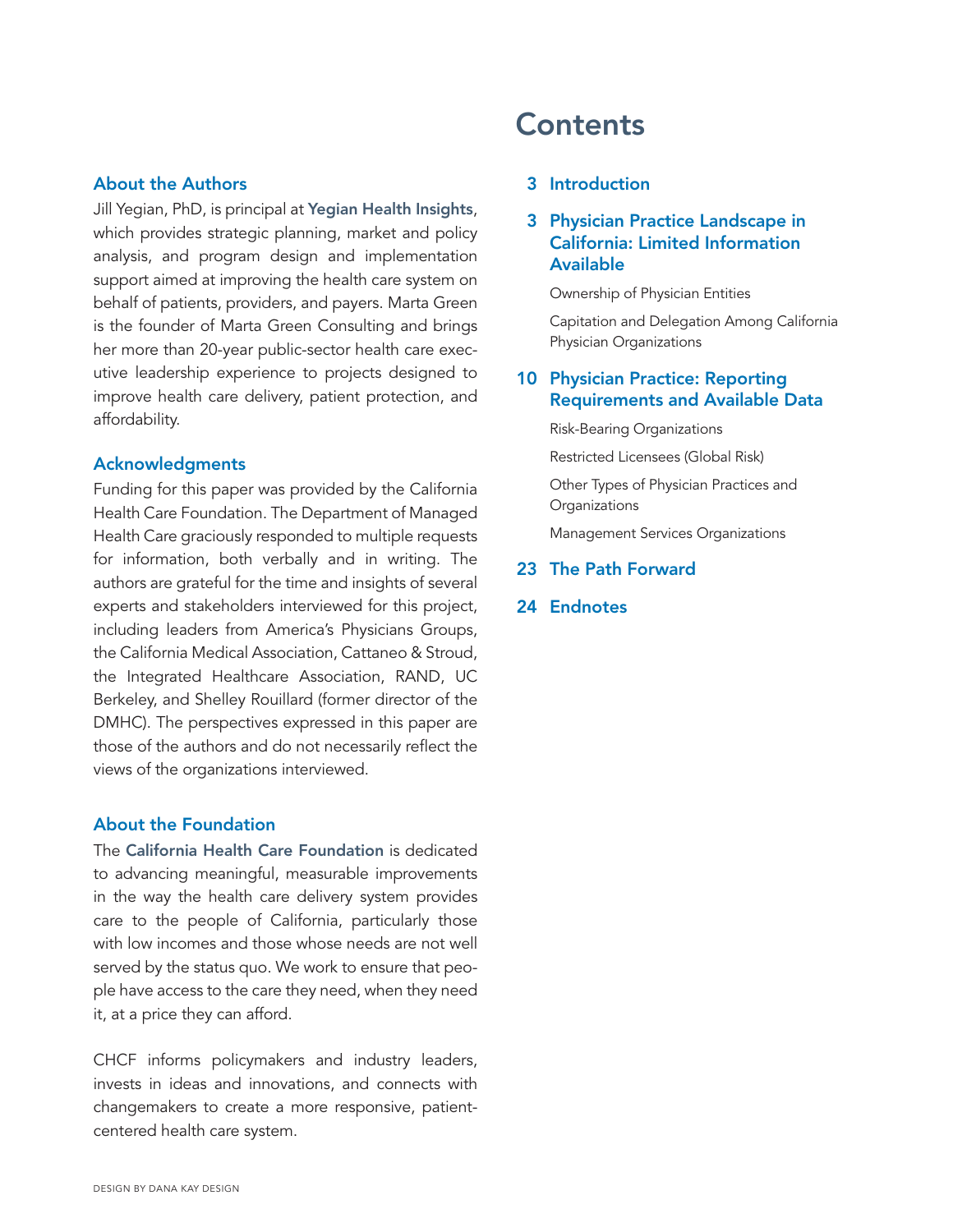# <span id="page-2-0"></span>Introduction

The practice settings of the approximately 75,000 physicians in active practice in California<sup>1</sup> are many and varied, with a wide range of size, ownership, legal structure, and affiliations. Further, those practice settings are rapidly evolving in a changing market and policy environment. At the health system level, market consolidation has accelerated, raising concerns about market power, increasing prices, and the erosion of independent practices.<sup>2</sup> COVID-19 has exacerbated challenges faced by providers, particularly small independent practices, and accelerated physician retirement and exit.<sup>3</sup> The role of private equity has expanded in health care, including among physician practices, generating debate about the implications for costs and patient care.<sup>4</sup> Health care costs continue to increase,<sup>5</sup> crowding out other spending priorities and creating affordability and access challenges for patients.

Physician services account for 20% of total health care spending, the second largest category behind hospital care at 31%.<sup>6</sup> Despite physicians' central role in delivering care to California residents, information about the structure, characteristics, business practices, contractual arrangements, and financing of physician practices is piecemeal, siloed, and may not be publicly available. In addition, lack of shared definitions and language about the structure and characteristics of physician practices and organizations can create confusion, exacerbated by the tremendous variation and complexity in contractual relationships and payment arrangements, including delegated responsibilities between payers and providers.

The purpose of this paper is twofold. First, to review available information sources on the physician practice landscape in California with a focus on existing regulatory and reporting requirements. Second, to begin to create common language and terminology about physician practices and organizations with the goal of enabling a more substantive discussion of relevant policy issues — highlighting gaps in currently available information, and possibilities and prospects for a potential Office of Health Care Affordability, which may require additional reporting from many actors in the health care system. $<sup>7</sup>$ </sup>

# Physician Practice Landscape in California: Limited Information Available

There are many sources of information on aspects of California's physician services market, but no data source provides a complete picture — either nationally or specific to California. This section provides a broad outline of data sources, and describes general characteristics and trends based on those sources.

While some physicians practice solo, the majority affiliate with other physicians in some capacity. A primary driver of affiliation is access to resources that require scale. Examples include leverage in contracts with health plans, the financial resources required to accept risk for defined patient populations, administrative support for compliance with regulatory oversight, and the capabilities and tools to effectively manage populations, such as access to comprehensive electronic medical records (EMRs) and data analytics for population health, quality measurement and reporting, and utilization management. Another important consideration for practicing physicians is whether to practice independently or to enter an employment relationship.

Results from the Benchmark Study, a survey of physicians by the American Medical Association (AMA), provides a national snapshot and illustrates the many interrelated aspects of physician affiliation.<sup>8</sup>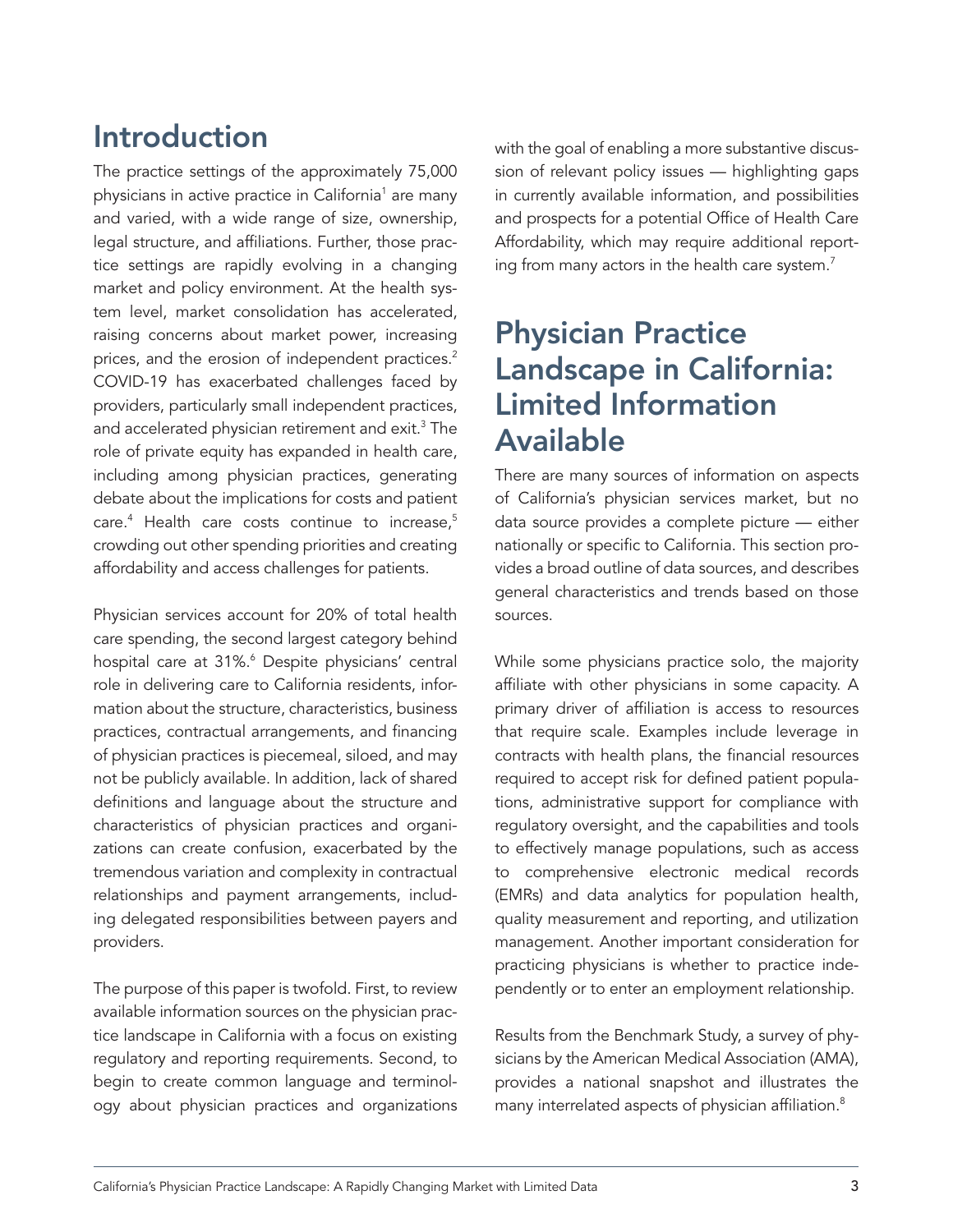- Employment status. In 2020, 50.2% of physicians were employees, 44.0% were owners, and 5.8% were independent contractors. Those numbers have shifted away from ownership and toward employment since 2012, when 41.8% of physicians were employees, 53.2% were owners, and 5% were independent contractors.
- Type of practice. In 2020, 14.0% of physicians were in solo practice, 42.6% in single specialty groups, 26.2% in multispecialty groups, 9.3% were hospital employees or contractors, 2.9% participated in a faculty practice plan, and 5.0% were in another type of practice, including ambulatory surgery center and urgent care facility.
- ▶ Practice size. In 2020, 33.6% of physicians practiced in a group of fewer than five physicians, 20.0% in a group of 5 to 10, 11.5% in a group of 11 to 24, 7.8% in a group of 25 to 49, and 17.2% in a group of 50 or more. Another 9.7% were direct hospital employees or contractors.<sup>9</sup>

Similar data are not regularly collected and made publicly available for California physicians. In 2015, University of California, San Francisco, researchers collaborated with the California Medical Board to survey California physicians, gathering information about primary practice location. Of those in active practice (defined as working at least 20 hours per week), 29% reported solo practice, 31% practice in groups of up to 49 physicians, 16% in groups of 50 or more, 12% with Kaiser, and 11% in other practice settings including community health centers (such as Federally Qualified Health Centers) and the Department of Veterans Affairs.<sup>10</sup> Information was not gathered on employment status or type of practice, and that survey has not been repeated.

Further complicating the landscape in California, physician practices may have many different relationships and affiliations, some of them nesting within others. Even if more complete data were

available, mapping those layered relationships creates a challenge. Physicians map to practices; practices may map to medical groups and independent practice associations (IPAs); medical groups and IPAs may map to health systems or to payers or other entities. Many of these relationships are nonexclusive or one-to-many; for example, a physician practice may belong to multiple IPAs. Further, IPAs may be created or disbanded based on the opportunity for specific health plan contracts. Affiliation with IPAs may change regularly based on the status of health plan contracts, and as such, the IPA landscape is fluid. The Agency for Health Care Research and Quality (AHRQ) Comparative Health System Performance Initiative delves into the enormous complexity in defining and describing health systems.<sup>11</sup> The Compendium of U.S. Health Systems, updated January 2021, provides data on 637 health systems that include at least one hospital and at least one group of physicians. It includes a group practice file that identifies 39,103 physician group practices along with their health system affiliations.<sup>12</sup>

Research projects have generated some useful information about physician practice settings and characteristics with funding from philanthropic and government organizations such as the California Health Care Foundation, Robert Wood Johnson Foundation, and AHRQ. For example, the National Study of Physician Organizations, led by researchers at UC Berkeley between 2000 and 2012, generated descriptive information about California physician organizations and investigated capabilities such as care management processes.<sup>13</sup> More recently, the National Survey of Healthcare Organizations and Systems and the RAND Center of Excellence on Health System Performance have generated information about physician practice characteristics and performance.<sup>14</sup> Researchers sometimes rely on proprietary data sets developed to support marketing and other industry activities to provide a sampling frame or to support mapping of relationships among providers delivering care.<sup>15</sup> Health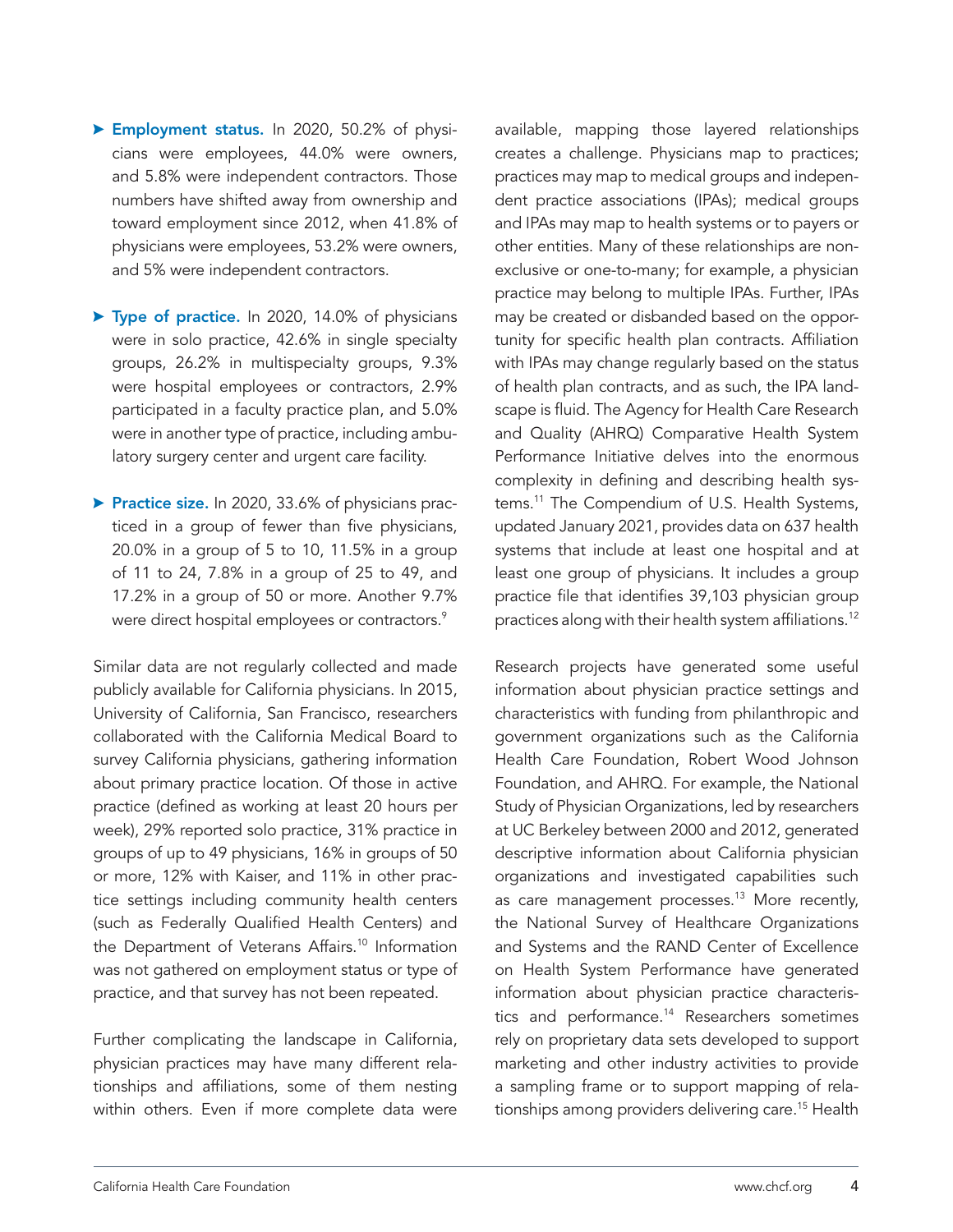services research efforts are valuable but episodic, and unless specifically designed (and funded) to do so, they do not provide California-specific results.

Many market observers are familiar with the Cattaneo & Stroud medical group reports, which provided relatively more detailed, publicly available information on California medical groups and IPAs for decades before completing the last full update in 2017 and a partial update in 2019.<sup>16</sup> The reports, which include groups with at least six primary care physicians and at least one contract with an HMO, are notable for their comprehensiveness and level of detail, though some information is aggregated (e.g., physician organization enrollment is not available by line of business) and usability is limited by the PDF format of the reports. The termination of the reports has left a gap in available data.

Relatedly, the Integrated Healthcare Association's California Regional Health Care Cost and Quality Atlas is a benchmarking tool that aggregates and reports data at the member level from commercial insurance, Medicare, and Medi-Cal related to clinical quality, total cost of care, and hospital utilization.<sup>17</sup> Atlas does not directly measure specific physician organizations; rather, it measures populations cared for by providers under different risk arrangements (e.g., no risk, partial risk, full risk). Reports have covered topics such as regional variation and the association between financial risk sharing and performance.

While each of these reports and research projects illuminates an aspect of the physician practice or organization landscape in California, a complete picture that is regularly updated and publicly available is lacking.

#### Medical Groups and Independent Practice Associations

In medical groups, often called group practices, physicians are typically employees or shareholders. Physicians are generally paid by salary, often with performance incentives. Medical group resources are shared and centralized, including office space, personnel, and tools such as electronic medical records. Billings and revenues are managed by the group rather than by individual physician practices. As a result, medical groups are generally considered to be both clinically and financially integrated.

IPAs, by contrast, are virtual networks of contracted practices; each practice remains independent and may belong to multiple IPAs. IPAs often provide access to a common EMR or to other shared services such as data analytics. However, the value of centralized services can be diminished by the nonexclusive nature of many physician-IPA relationships.

Several industry groups manage annual data collection and reporting efforts focused on medical groups and IPAs, but information on organization characteristics and relationships are not publicly available. The Integrated Healthcare Association (IHA) annually awards "Excellence in Healthcare" to the top-performing physician organizations based on clinical quality, patient experience, and cost.18 America's Physician Groups (APG) conducts an annual survey of members designed to evaluate coordinated care infrastructure and valuebased performance; it awards "elite" status to a subset.<sup>19</sup> California's Office of the Patient Advocate publishes an annual Medical Group Report Card that relies on data from IHA and from the Purchaser Business Group on Health's annual Patient Assessment Survey to support an interactive tool that allows the user to assess the performance of physician organizations by county based on quality and patient experience. A Directory of Medical Groups provides descriptive information on physician organizations, but the source and date of the most recent update are not clear.<sup>20</sup>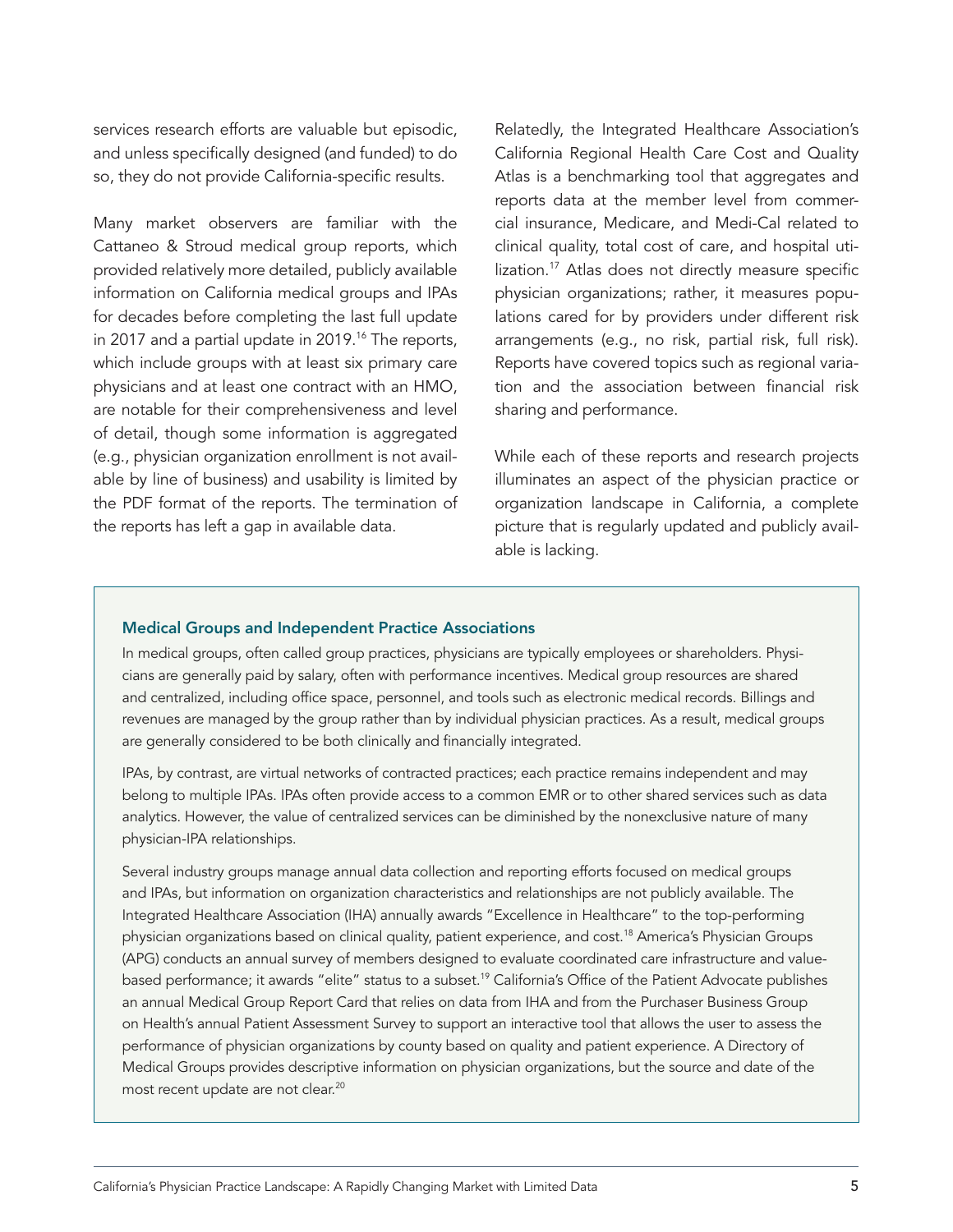### <span id="page-5-0"></span>Ownership of Physician Entities

Nationally, based on the AMA Benchmark Study results, 49.1% of physicians were in practices wholly owned by physicians in 2020 — down from 60.1% in 2012. The share of physicians in practices owned at least in part by hospitals increased from 23.4% in 2012 to 30.5% in 2020, while direct hospital employee/contractor relationships rose from 5.6% to 9.3%. Private equity appeared for the first time, accounting for 4.4% of physicians.<sup>21</sup>

In California, as in the US, an increasing share of physician practices are owned by hospitals and health systems. A 2019 study showed that the share of primary care physicians in practices owned by hospitals and health systems increased from 24% to 42% between 2010 and 2018; an even greater increase was observed among specialists, from 25% to 52%.<sup>22</sup> An analysis of California health systems using AHRQ's Comparative Health System Performance database found increasing concentration in the largest health systems, as shown in Table 1. In 2018, the 10 largest systems accounted for 46.0% of all physicians in California, up from 30.7% just two years earlier.

As physician concentration in large systems increases, questions have arisen about the apparent inconsistency between growing corporate control of physician practices and California's ban on the corporate practice of medicine. The corporate practice ban has been in place since 1928, with the intention of protecting patients by ensuring that clinical decisionmaking remains with physicians rather than with corporate entities. In recent years, there is an increasing tension between those who view the ban on corporate practice as an obstacle to integrated delivery of care and those who view it as the last bulwark against the consolidation of the delivery system and the erosion of independent practice. Regardless of perspective, many believe that as a practical matter, the ban on the corporate practice of medicine is largely toothless. A 2007 report by

#### Table 1. Number of Physicians in the 10 Largest Health Systems in California, 2016 and 2018

|                                                      | 2016   | 2018   |
|------------------------------------------------------|--------|--------|
| Kaiser Permanente                                    | 15,586 | 18,241 |
| University of California Health                      | 5,198  | 10,145 |
| Dignity Health                                       | 1,730  | 7,821  |
| Sutter Health                                        | 3,250  | 6,215  |
| Providence St. Joseph Health                         | 956    | 4,435  |
| Stanford Health Care                                 | 2,452  | 3,081  |
| Los Angeles County Health Services<br>Department     | 1,652  | 1,983  |
| Cedars-Sinai Health System                           | 968    | 1,841  |
| Sharp HealthCare                                     | 596    | 1,623  |
| Adventist Health                                     | 724    | 1,420  |
| Total, 10 largest systems                            | 33,112 | 56,805 |
| All largest systems percentage of<br>statewide total | 30.7%  | 46.0%  |

Note: Approximately 5% of physicians are counted as members of more than one system.

Source: *[An Environmental Analysis of Health Care Delivery, Coverage,](https://cdn-west-prod-chhs-01.dsh.ca.gov/chhs/uploads/2020/08/24133724/Healthy-California-for-All-Environmental-Analysis-Final-August-24-2020.pdf)  [and Financing in California](https://cdn-west-prod-chhs-01.dsh.ca.gov/chhs/uploads/2020/08/24133724/Healthy-California-for-All-Environmental-Analysis-Final-August-24-2020.pdf)* (PDF), State of California, August 2020, 55 (from AHRQ/Mathematica analysis of data from the AHRQ Comparative Health System Performance database).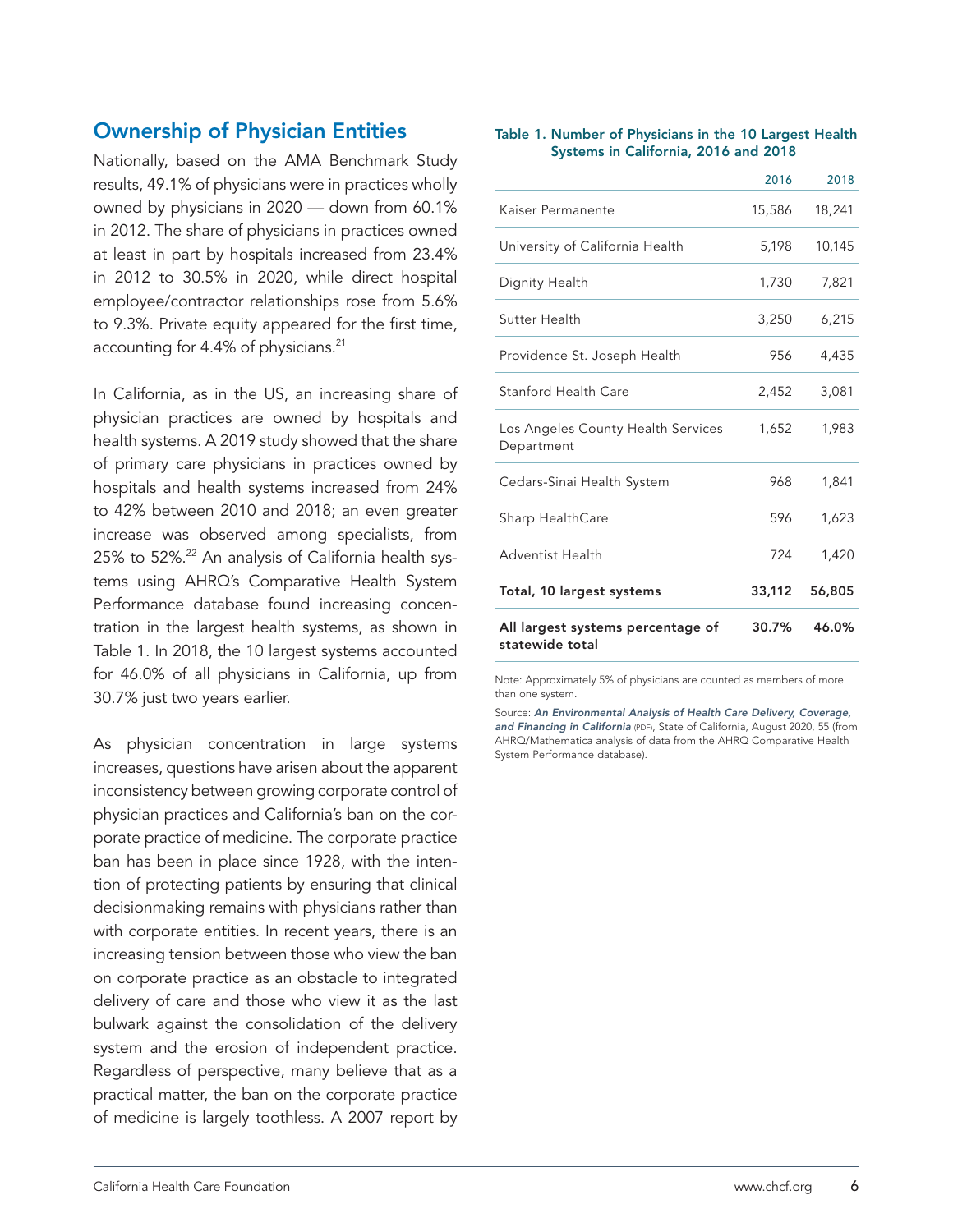the California Research Bureau, produced at the request of the Assembly Committee on Health, noted that "corporate managed care organizations now dominate the health care environment, and even physicians who are not employed by them are likely to contract to provide services for them. Health care service providers have also integrated both vertically and horizontally, and increasingly contract with management service organizations, which perform administrative and oversight functions to increase the efficiency of practices. These changes have effectively circumvented the CPM doctrine."23

A 2016 report from the California Research Bureau reviews several exemptions from the ban on the corporate practice of medicine created in statute or through legal decisions. Among the entities legally allowed to employ physicians are medical schools and teaching hospitals, community health centers, county hospitals, and state agencies such as the California Department of Corrections and Rehabilitation. In addition to the exemptions, strategies have emerged that allow hospitals and other non-physician-owned entities to affiliate with physician organizations without violating the corporate ban.24 Generally, these strategies feature a common theme: The corporate entity (such as a hospital or management services organization) enters into a professional services agreement with the physician organization, creating a contractual rather than an ownership relationship. A brief overview of some of the main types of physician practice ownership is provided below.

Medical foundations. Medical foundations, sometimes called 1206(l) foundations in reference to the California Health and Safety Code section that defines them, are often used by hospitals to affiliate with physician organizations in compliance with the ban on the corporate practice of medicine. $25$ Medical foundations must have a nonprofit 501(c)3 structure and meet several specific criteria, including

conducting medical research and health education and providing patient care through a group of at least 40 physicians, at least 10 of whom are boardcertified and at least two-thirds of whom practice full-time through the foundation. The medical foundation typically holds the contracts with health plans, owns the tangible assets of the physician organization, and employs the nonphysician personnel; the foundation contracts with the physician practices through a professional services agreement. Examples of medical foundations include Cedars-Sinai Medical Care Foundation (affiliated with Cedars-Sinai Medical Center), Dignity Health Medical Foundation (affiliated with CommonSpirit Health), Sutter Bay Medical Foundation (affiliated with Sutter Health), and University Health Care Alliance (affiliated with Stanford Health Care). In some cases, a health system may have multiple affiliated medical foundations. For example, Providence Health System is affiliated with Facey Medical Foundation, Providence St. John's Medical Foundation, and St. Joseph Heritage Healthcare.<sup>26</sup>

Payer ownership. Health insurance companies including Centene, Cigna, Humana, and Anthem, have purchased or invested or both in physician entities across the country.<sup>27</sup> OptumHealth, owned by United Healthcare, has become a major player. In Southern California in recent years, Optum purchased multiple physician entities – including two of the largest in the state, Monarch and DaVita Healthcare Partners.<sup>28</sup> According to a recent post in *Health Affairs Blog*, "With over 50,000 physicians owned or in affiliated independent practice associations (IPAs), United may today be the largest employer of physicians in America, and it plans to add 10,000 more physicians in 2021."<sup>29</sup> In 2020, Altais, a Blue Shield of California company, purchased Brown & Toland Physicians, a 2,700-physician IPA in Northern California.<sup>30</sup>

Investor ownership. Companies focused on physician services have grown, gone public, and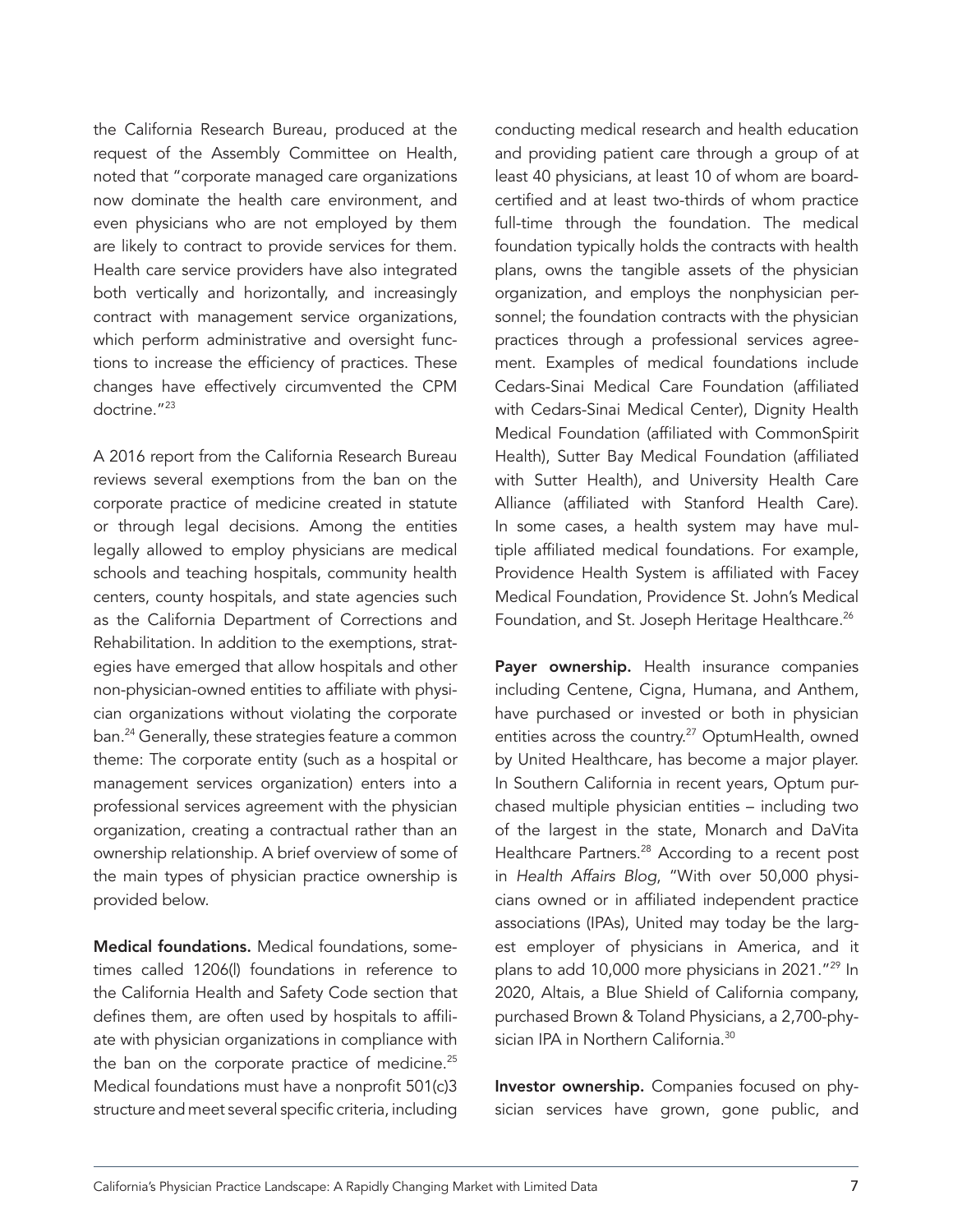<span id="page-7-0"></span>engaged in mergers and acquisitions at a rapid clip in recent years. Among the many examples are One Medical and Vera Whole Health. One Medical, a membership-based primary care company with a presence in the Bay Area and Southern California, went public in 2020 and acquired Iora Health, a primary care company focused on teambased care, for \$2.1 billion in 2021.<sup>31</sup> Vera Whole Health, a multistate company focused on employersponsored advanced primary care, with California sites in Oakland and Santa Rosa, is majority-owned by investment firm Clayton, Dubilier & Rice and recently received \$50 million in investment from Morgan Health.<sup>32</sup>

Private equity ownership. Private equity companies are taking an increasing ownership stake of physician practices. Hospital outsourcing of anesthesiology and emergency services has created an opportunity for private equity firms to purchase physician practices and "roll them up" into physician staffing firms that employ thousands of physicians.33 Examples include Envision Healthcare, owned by Kohlberg Kravis Roberts & Co., and TeamHealth, owned by Blackstone. Nationally, the specialties most likely to be targeted for acquisition by private equity firms between 2013 and 2016 were in anesthesiology (19% of groups and 33% of physicians acquired by private equity firms were in anesthesiology), multispecialty (19% of groups, share of physicians varies by specialty), emergency medicine (12% of groups, 16% of physicians), family practice (11% of groups, 9% of physicians), and dermatology (10% of groups, 6% of physicians).<sup>34</sup> According to an analysis of the private equity landscape in physician practice, the firms "describe their role as a management services organization (MSO) that has bought up all the financial assets of the physician practice, but has placed leadership of medical practice in the hands of a chief medical officer who is a physician and a partner in the practice. The document governing the relationship between the MSO and the physician group typically provides

that the management services organization can fire and replace the chief medical officer, giving the MSO de facto influence over requirements for revenue generating and cost saving goals for individual doctors."35 There is an active debate over the implications of the growing role of private equity in physician practice, $36$  and a resistance movement has emerged among emergency physicians.<sup>37</sup>

The changes in the physician practice market have recently garnered attention from the Federal Trade Commission (FTC). In April 2021, the FTC announced a study to evaluate the potential anticompetitive effects of physician mergers, consolidation, and shifts in ownership. Noting the "dramatic restructuring" in US physician markets and the paucity of research on the effects of mergers and acquisitions of physician practices on competition, the study will examine the effects on provider prices, competition, and patient outcomes. The 15-state study, which does not include California, will rely on claims data submitted to the FTC from six national health insurance companies.38

### Capitation and Delegation Among California Physician Organizations

Many physician organizations of varying size in California accept financial risk in the form of capitation, receiving a fixed amount per member per month to provide medical care to a defined patient population. California's medical groups and IPAs have long been recognized for a distinctive role in the market that places them at the "core of the delivery system"39 and as key drivers of the "unique brand of managed care in California."40 As discussed below, in certain circumstances, capitation and delegation lead to enhanced reporting by physician organizations. As a result, much more is known about many of these physician organizations in California.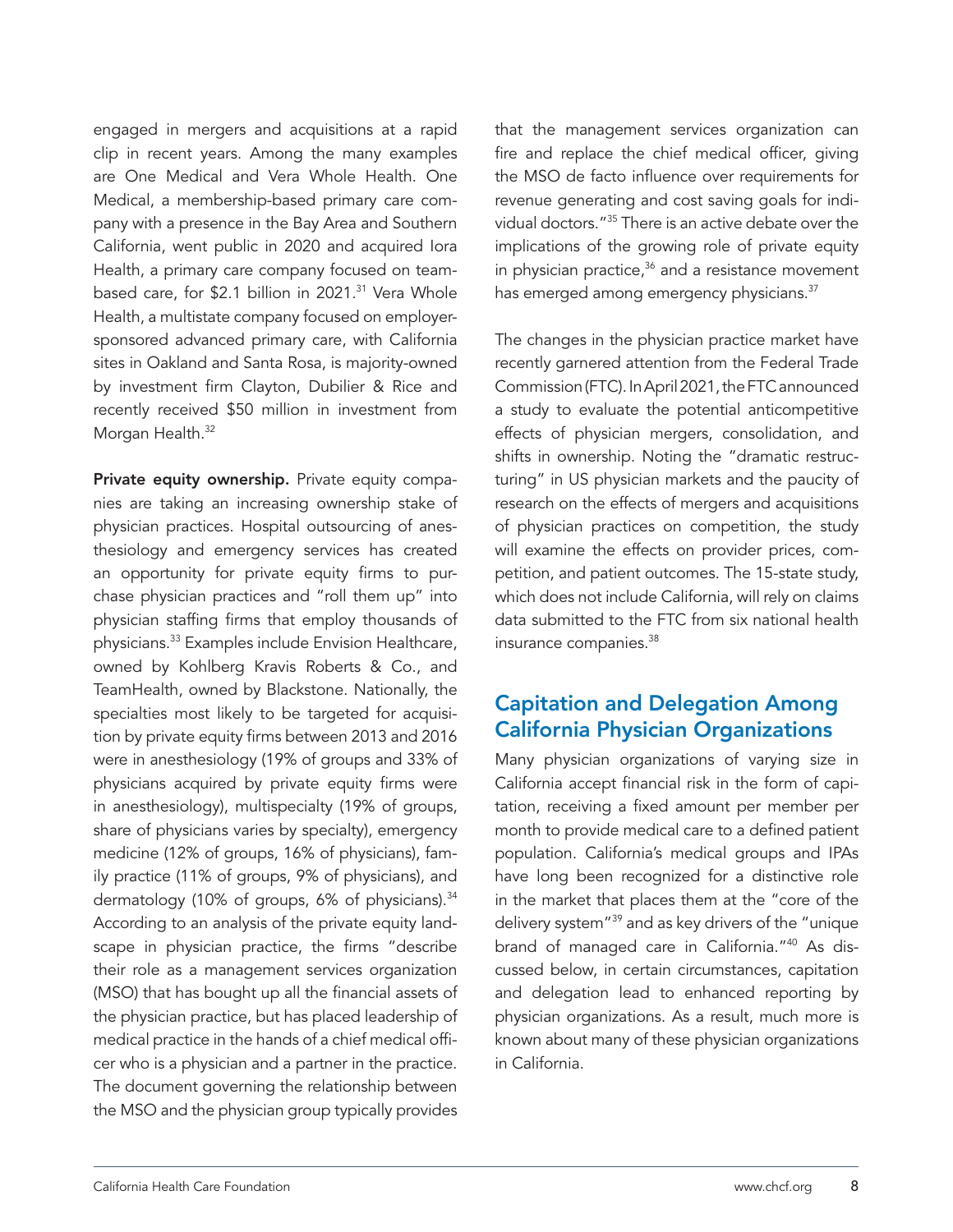Acceptance of financial risk in the form of capitation often requires that physician organizations build or outsource capabilities such as claims payment, data analytics, and actuarial and financial modeling.

Health plans and physician organizations use a framework called the "division of financial responsibility" (DOFR) to allocate financial responsibility for services. DOFRs provide the key to understanding the level of risk delegation between the plan and physician organization. Often, the physician organization is responsible for professional services (primary and specialty care, and ancillary services such as diagnostic imaging and laboratory tests) while the health plan retains responsibility for institutional risk (facility-based services such as inpatient care). Alternatively, the physician organization may accept global risk (for both professional and institutional services). Capitated physician organizations often enter into contracts with additional providers, often called "downstream" providers, to ensure their ability to provide the services agreed upon in the DOFR. For example, a multispecialty medical group may contract with a practice of specialists not represented within the group. There is wide variation in the interpretation of DOFRs, which are not standardized across health plans. An industry effort has been ongoing for years to transition to a "coded DOFR" that relies on specific medical and procedure codes rather than broad service

categories.<sup>41</sup> Adoption of a uniform DOFR template across health plans and physician organizations in California would increase understanding of the allocation of risk, enabling researchers and policymakers to assess market trends over time through longitudinal study of changes in DOFRs.

Along with capitation, in California, health plans often delegate responsibility to physician organizations for functions such as provider credentialing, utilization management, care coordination, network management, and quality reporting.<sup>42</sup> The California Department of Managed Health Care holds health plans responsible for these functions and requires that health plans oversee any entities delegated to carry them out.

Table 2 provides summary information from Cattaneo & Stroud's *Active California Medical Group Market* report, last updated in 2019. The 324 physician organizations with at least six primary care physicians and one HMO contract collectively accounted for an estimated enrollment of 21.1 million Californians<sup>43</sup> — over half of California's 2020 total population of 39.5 million.<sup>44</sup> The majority of the groups were IPAs and foundations or community clinics (80%), but they accounted for less than half of enrollment. Kaiser, with over nine million members in 2021,<sup>45</sup> accounted for a large share of the group practice enrollment.

| Total                                      | 324           | 100%              | 21,118,462                            |
|--------------------------------------------|---------------|-------------------|---------------------------------------|
|                                            |               |                   |                                       |
| University of California and County Groups | 22            | 7%                | 1,549,190                             |
| Foundations / Community Clinics            | 121           | 37%               | 3,304,329                             |
| Independent Practice Associations          | 139           | 43%               | 5,710,966                             |
| Group Practices, including Kaiser          | 42            | 13%               | 10,553,977                            |
|                                            | <b>NUMBER</b> | <b>PERCENTAGE</b> | <b>ESTIMATED</b><br><b>ENROLLMENT</b> |

#### Table 2. Enrollment in Physician Organizations, by Group Type, 2019

Source: *[The Active California Medical Group Market](http://cattaneostroud.com/wp-content/uploads/2017/05/1-Web.pdf)* (PDF) (as of March 15, 2019), Cattaneo & Stroud.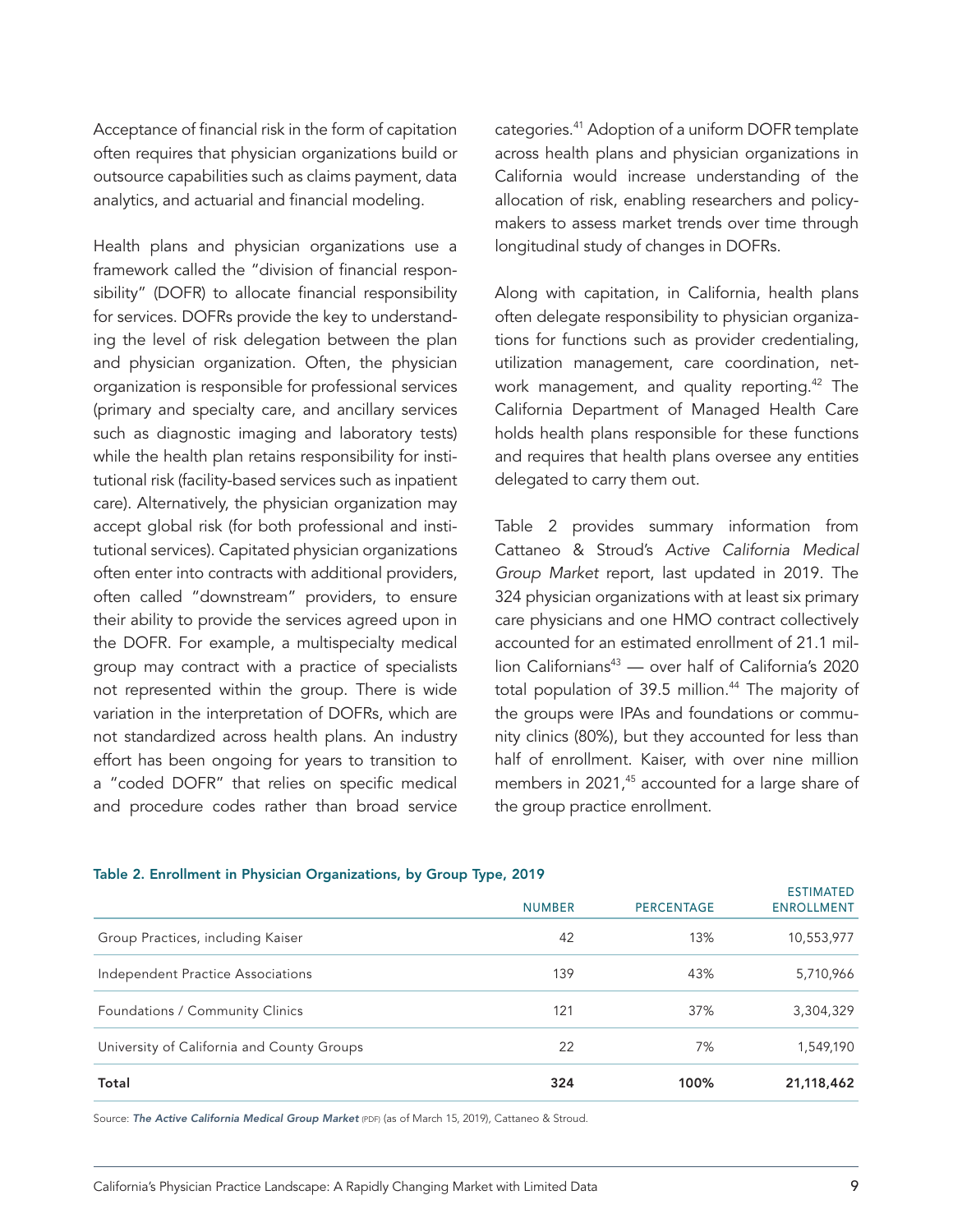<span id="page-9-0"></span>The largest physician organizations, by enrollment range, were:

- ▶ 600,000+ enrollees (4): Southern California Permanente Medical Group, Permanente Medical Group (Northern California), Heritage Provider Network, and HealthCare Partners Associates Medical Group (now Optum)
- **500,000 to 599,999 (1): Health Care LA IPA**
- $\blacktriangleright$  400,000 to 499,999 (2): Employee Health Systems Medical Group (now defunct) and Los Angeles County Department of Health Services
- $\triangleright$  300,000 to 399,999 (2): Vantage Medical Group, Allied Pacific IPA / Allied Physicians IPA

Many physician organizations rely on an MSO for administrative services including network management (provider credentialing, claims), financial management (actuarial, financial reporting), provider services (contracting, provider relations), and population health (predictive modeling, utilization management). Many MSOs are "captive," meaning they are dedicated to a single physician organization (or other entity); in other cases, MSOs serve many clients. MSOs are not physician organizations and are restricted to nonclinical services due to California's ban on corporate practice of medicine, but they have been playing an increasingly significant role in the market. According to America's Physician Groups, MSOs enable participation in Medi-Cal managed care of small physician organizations that do not have sufficient patient enrollment to support robust infrastructure and would otherwise lack the capacity to meet program requirements.<sup>46</sup>

There may be multiple layers of capitation and delegation. For example, a physician organization capitated and delegated by a health plan may pass on (subcapitate) financial risk for a defined population and specific set of services to another physician organization (perhaps a specialty group such as cardiology) while contracting with an MSO for administrative support. There is enormous variation and complexity in contracting arrangements at all levels.

# Physician Practice: Reporting Requirements and Available Data

Health services research and industry efforts to collect data and report on the physician practice landscape have produced valuable information, but these voluntary efforts depend on willingness to participate and availability of resources. When reporting is mandatory, as is the case for risk-bearing organizations, more complete and regular data become available.

The California Department of Managed Health Care (DMHC) was created in 1999 by SB 260, which shifted responsibility for enforcement of the Knox-Keene Act from the Department of Corporations. SB 260 also defined risk-bearing organizations (RBOs), exempted them from Knox-Keene Act licensure, established RBO registration and reporting requirements, and created the Financial Solvency Standards Board (FSSB).<sup>47</sup> Together with Knox-Keene licensure of health care service plans and 2019 regulations that defined global risk and clarified associated requirements, SB 260 makes DMHC the primary source of information on physician organizations in California. Yet not all physician practices and organizations that bear financial risk meet the definition of an RBO. To increase understanding of the landscape, a useful typology can be developed anchored on degree of risk-bearing and on inclusion and exclusion from DMHC reporting requirements. Table 3 presents a summary of three types of physician organizations: restricted licensees (global risk), risk-bearing organizations, and other types of physician practices (see page 11).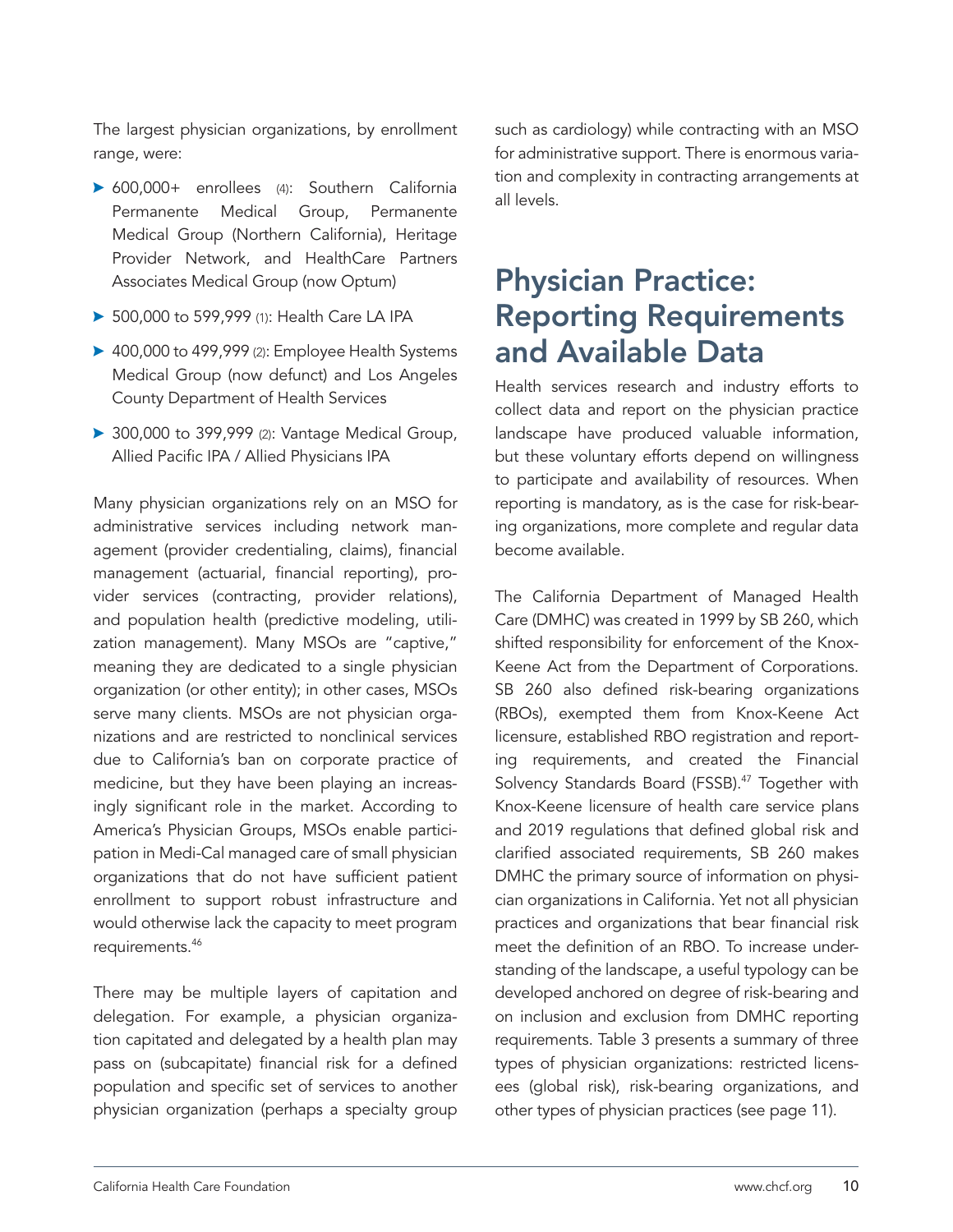### Table 3. Comparative Summary of Physician Organizations

|                           | <b>RESTRICTED LICENSEE (GLOBAL RISK)</b>                                                                                                                                                     | RISK-BEARING ORGANIZATION                                                                                                                                                                                                | OTHER TYPES OF PRACTICES                                                                                                                                                          |
|---------------------------|----------------------------------------------------------------------------------------------------------------------------------------------------------------------------------------------|--------------------------------------------------------------------------------------------------------------------------------------------------------------------------------------------------------------------------|-----------------------------------------------------------------------------------------------------------------------------------------------------------------------------------|
| Description               | Accepts professional and<br>institutional risk                                                                                                                                               | Accepts professional risk, pays<br>downstream claims, and is owned<br>by physicians                                                                                                                                      | Includes "RBO Look-Alikes,"<br>(see text for details), practices<br>that accept capitation but do<br>not pay downstream claims,<br>and those that do not accept<br>financial risk |
| License<br>required       | Must obtain restricted Knox-Keene<br>license from DMHC.                                                                                                                                      | No, but registration and financial<br>reporting to DMHC are required.                                                                                                                                                    | No                                                                                                                                                                                |
| Reporting<br>requirements | <b>Commercial and Medi-Cal.</b><br>Periodic reporting is required<br>on financial, claims payment,<br>geographic and timely access,<br>grievance, and appeals. Audited<br>every three years. | Quarterly and annual financial<br>solvency reporting required<br>(monthly if the RBO is on corrective<br>action plan or "closely monitored"<br>list). Detailed financial solvency<br>reports and corrective action plans | None                                                                                                                                                                              |
|                           | Medicare only. Reporting and<br>auditing is limited to financial<br>and claims payment (federal law<br>preempts regulation of anything<br>other than financial stability).                   | are not public.                                                                                                                                                                                                          |                                                                                                                                                                                   |
| <b>Financials</b>         | Monitored and audited by DMHC,<br>restricted licensee financials are<br>available at plan level but not at<br>physician organization level.                                                  | Monitored by DMHC, info is<br>released in aggregate but not at<br>physician organization level.                                                                                                                          | No information                                                                                                                                                                    |
| Solvency                  | Monitored by DMHC, audited<br>every three years or as needed if<br>problems arise.                                                                                                           | RBO quarterly reporting updates,<br>including updates on corrective<br>action plans, are provided at the<br>Financial Solvency Standards Board<br>public meetings.                                                       | No monitoring                                                                                                                                                                     |
| <b>Number</b>             | 24 (in 2020, see Table 6)                                                                                                                                                                    | 201 (in 2020, see Table 4)                                                                                                                                                                                               | Not known                                                                                                                                                                         |
| Enrollment                | 2.2M total (in 2020):<br>960K commercial, 540K Medi-Cal,<br>700K Medicare (see Table 6)                                                                                                      | 8.8M total (as of 9/30/2021):<br>2.7M commercial, 4.9M Medi-Cal,<br>1.2M Medicare                                                                                                                                        | Not known                                                                                                                                                                         |

Source: Author analysis of [laws and regulations](https://www.dmhc.ca.gov/AbouttheDMHC/LawsRegulations.aspx) regarding California Dept. of Managed Health Care (DMHC) requirements for risk-bearing organizations and health plans; custom data request, DMHC; author analysis of RBOs' "[Statement of Organization](https://wpso.dmhc.ca.gov/ProviderReports/statorg.aspx)" (2020), DMHC; and *[Provider Solvency Quarterly Update](https://www.dmhc.ca.gov/Portals/0/Docs/DO/FSSB Feb 2022/AgendaItem9_ProviderSolvencyQuarterlyUpdate.pdf?ver=2022-02-22-150154-353)*, DMHC, February 23, 2022.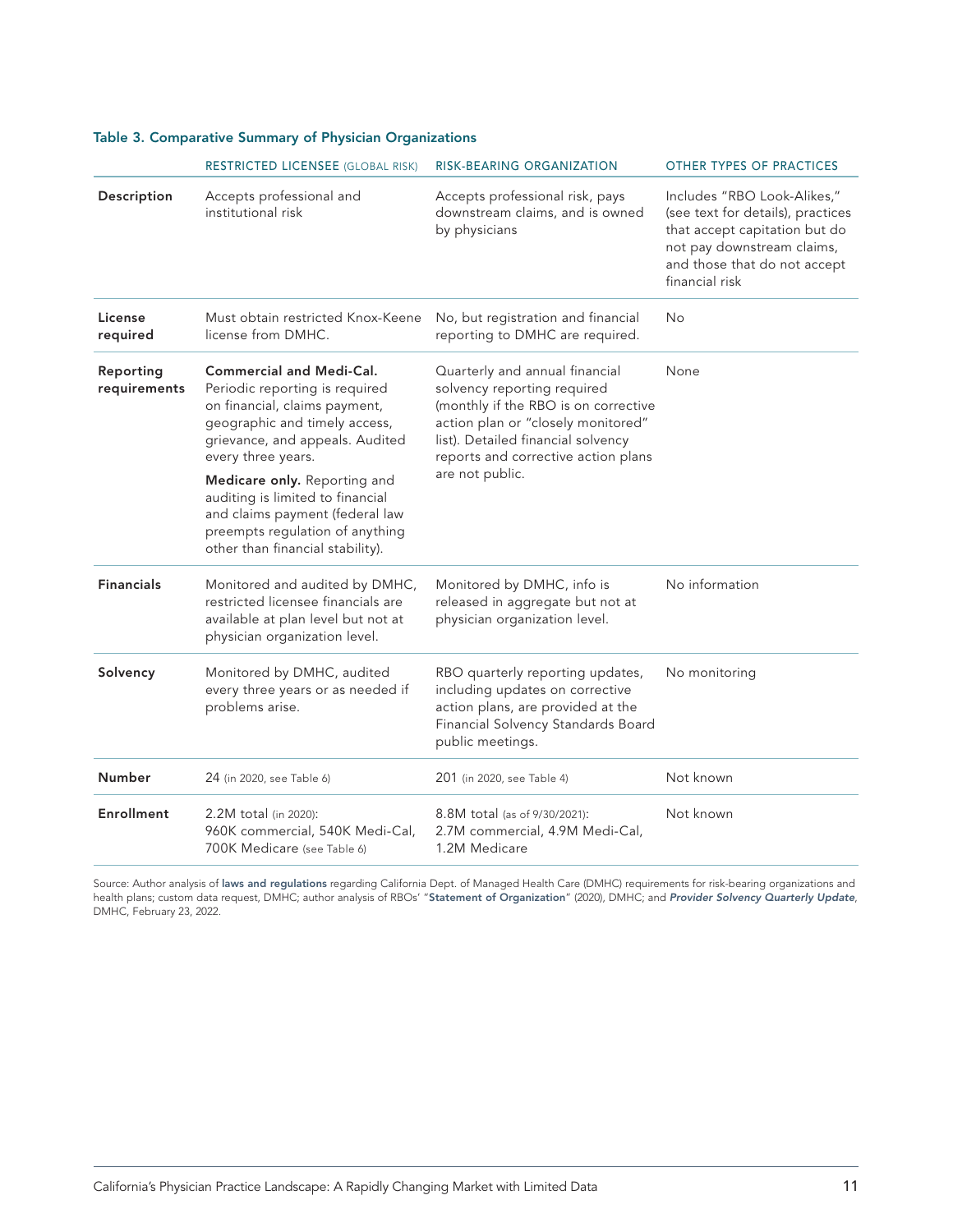### <span id="page-11-0"></span>Risk-Bearing Organizations

Risk-bearing organizations are required to register with DMHC and to report financial information quarterly and annually. RBOs generally self-identify to DMHC as meeting the RBO definition. In some cases, health plans may require that physician organizations that contract for capitated and delegated services obtain a determination from DMHC regarding RBO status. DMHC's role in financial monitoring of RBOs can be helpful to health plans, given that the plans are ultimately responsible for oversight of their contracted RBOs.

The plain-language version of the RBO definition is an organization that is wholly owned or organized by physicians and does all the following: (1) contracts with a health plan or arranges for health care services for the health plan's enrollees, (2) receives compensation for those services on a capitated basis, and (3) pays "downstream" providers for services covered under the capitation payment (based on claims submitted, subcapitation, or other payment arrangements). RBOs are required to submit financial information quarterly that includes a balance sheet, an income statement, a statement of cash flows, a statement of net worth, cash and cash equivalent, receivables and payables, risk pool and other incentives, claims aging, notes to financial statements, enrollment information, mergers and acquisitions and discontinued operations, the incurred but not reported methodology, and administrative expenses. Annual reporting requires the same set of information based on the organization's audited financial statement prepared by an independent certified public accountant in accordance with generally accepted accounting principles.

### Definition of a Risk-Bearing Organization

California's Department of Managed Health Care defines a risk-bearing organization as follows:

A risk-bearing organization (RBO) is either a professional medical corporation, other form of corporation controlled by physicians and surgeons, a medical partnership, a medical foundation exempt from licensure pursuant to subdivision (l) of Section 1206 of the Health and Safety Code, or another lawfully organized group of physicians that delivers, furnishes, or otherwise arranges for or provides health care services. An RBO does not include an individual or a health care service plan. An RBO does all of the following:

- $\triangleright$  Contracts directly with a health care service plan or arranges for health care services for the health care service plan's enrollees.
- $\blacktriangleright$  Receives compensation for those services on any capitated or fixed periodic payment basis.
- $\blacktriangleright$  Is responsible for the processing and payment of claims made by providers for services rendered by those providers on behalf of a health care service plan when those services are covered under the capitation or fixed periodic payment made by the plan to the risk-bearing organization.

Source: "[Risk Bearing Organization \(RBO\) Frequently Asked](https://www.dmhc.ca.gov/LicensingReporting/RiskBearingOrganizations/RBOFrequentlyAskedQuestions.aspx)  [Questions](https://www.dmhc.ca.gov/LicensingReporting/RiskBearingOrganizations/RBOFrequentlyAskedQuestions.aspx)," California Dept. of Managed Health Care.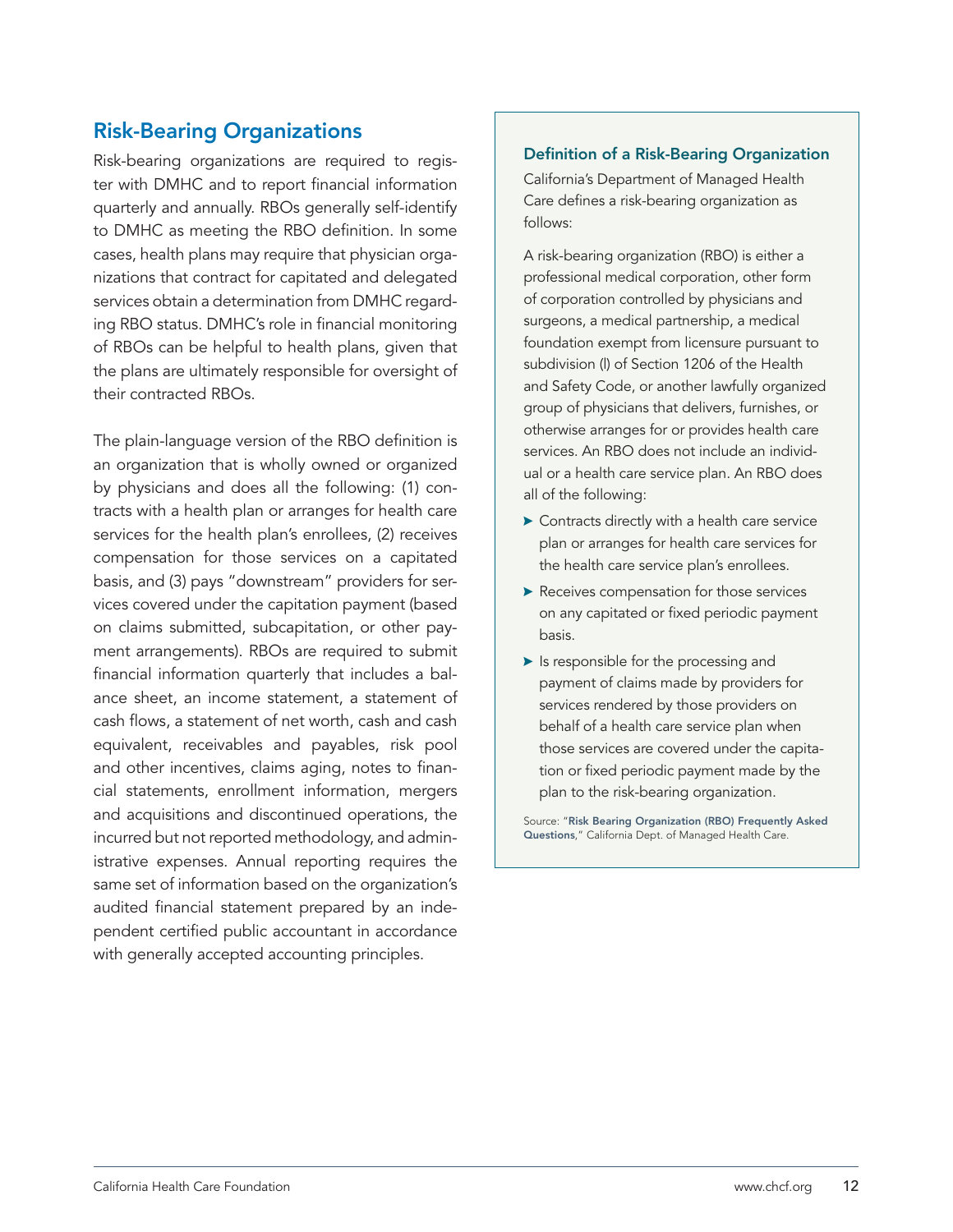A major update to the regulations governing RBOs was released by the DMHC in 2019, resulting in several changes to reporting and an increase in the financial solvency requirements.<sup>48</sup> All RBOs are now required to submit financial reports. Previously, those with fewer than 10,000 lives needed to file only a compliance statement attesting to meeting DMHC's requirements but were not required to submit financials. In addition, subdelegated RBOs are now required to report financials. Previously, only those RBOs contracting with a health plan were required to report. As of October 1, 2021, the filing forms also require the disclosure of "sponsoring organizations" and the contributions from those entities. DMHC now limits the term of that sponsorship such that the RBO must demonstrate its ability to stand on its own financially.

In 2020, 201 physician organizations were registered as RBOs with DMHC. Table 4 shows the distribution of RBOs by number of lives and ownership model. Forty percent of RBOs had fewer than 5,000 lives, and another 23% had between 5,000 and 19,999 lives. The vast majority of RBOs — over 80% — were independent practice associations; about 7% were medical foundations and

6% were medical groups. In 2020, one RBO (with 5,000 to 19,999 lives) reported that all enrollment flows through another RBO; that is, the RBO holds no health plan contracts. The summary data make clear that a large share of RBOs — by definition, physician organizations accepting financial risk for professional services and paying downstream claims — are very small IPAs that likely rely on external support from MSOs for administrative and related services. The current profile of RBOs, together with the history of bankruptcies in the 1990s that led to the passage of SB 260 and the creation of the FSSB, highlight the importance of DMHC's financial solvency monitoring role.

While illuminating, the RBO data are incomplete for the purpose of characterizing physician organizations that contract with health plans on a capitated and delegated basis. Statute or DMHC determination excludes some physician organizations, including Kaiser Permanente Medical Groups and University of California–affiliated groups (see "RBO Look-Alikes" elsewhere in this report for details).<sup>49</sup> Other physician organizations report financials under an affiliated entity such as another RBO or a health care service plan. DMHC tracks these reporting

| <b>NUMBER OF LIVES</b> | <b>FOUNDATION</b> | <b>IPA</b> | <b>MEDICAL GROUP</b> | OTHER/MISSING* | <b>TOTAL</b> |
|------------------------|-------------------|------------|----------------------|----------------|--------------|
| $0 - 4,999$            | 0                 | 74         | 3                    | 4              | 81           |
| 5,000-19,999           |                   | 42         | 3                    | 0              | 46           |
| 20,000-49,999          | 5                 | 26         | 4                    |                | 36           |
| 50,000-99,999          | 2                 | 8          | 2                    | 0              | 12           |
| 100,000-199,999        | $\overline{4}$    | 10         | 0                    | 0              | 14           |
| 200,000+               | 2                 | 7          | $\Omega$             | 3              | 12           |
| Total                  | 14                | 167        | 12                   | 8              | 201          |

\* Includes two RBOs self-reporting as both medical group and independent practice association.

Source: Author analysis of RBOs' "[Statement of Organization](https://wpso.dmhc.ca.gov/ProviderReports/statorg.aspx)" (2020), California Dept. of Managed Health Care.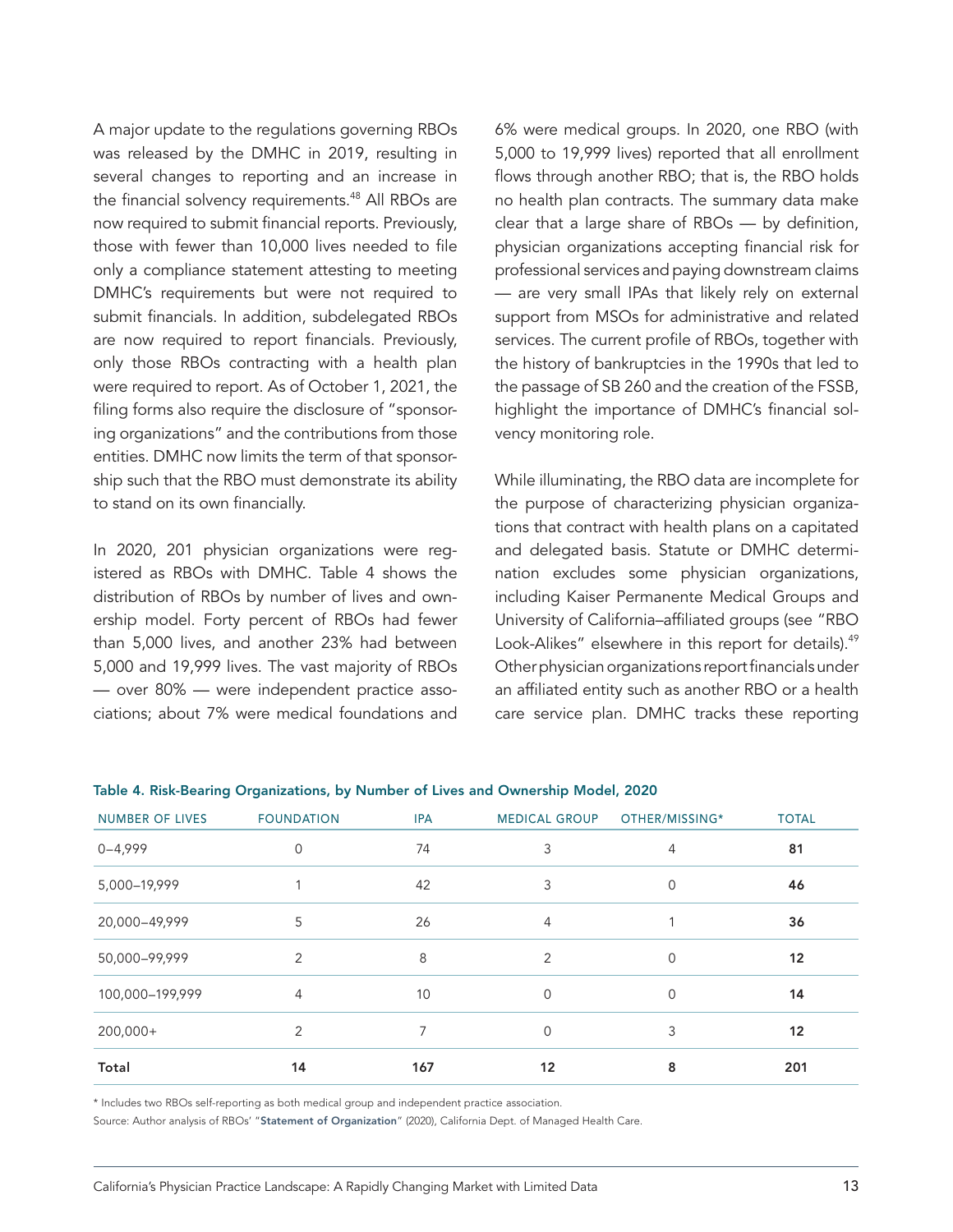relationships and can carry out its monitoring activities related to financial solvency and consumer protection, but those interested in using RBO data to understand California's market lack information about which RBOs are reporting through affiliated entities. Exhibit 1 represents a schematic describing RBO classification and reporting.

RBOs that meet the three-part test but are not included in the RBO data may be reporting through a related entity. If a physician organization's financial reporting is included in the consolidated financial statements filed with DMHC by a health plan or affiliated RBO, then the physician organization may not need to file separately. Examples include:

**>** Heritage Provider Network, operating in Southern California, has a limited Knox-Keene license (one of only two licensees, held over from when DMHC shifted to "restricted" licenses) and reports financial information to DMHC on behalf of multiple physician organizations: ADOC Acquisition Co., A Medical Group; Bakersfield Family Medical Group; Coastal Communities Physician Network; Desert Medical Group / Oasis Independent Medical Associates; High Desert Medical, A Medical Group; Lakeside Medical Organization, A Medical Group; Regal Medical Group; Sierra Medical Group; and VVIPA Medical Group.

- **>** Cedars-Sinai Health System has both a medical group, Cedars-Sinai Medical Care Foundation, and an IPA, Cedars-Sinai Health Associates. The IPA reports through the medical group, which is an RBO.
- **>** Brown & Toland Physicians (also known as California Pacific Medical Group) and Hill Physicians Medical Group, two large Northern California IPAs, each has a restricted license for Medicare Advantage–only plans. Both entities report their global risk Medicare financial information as restricted licensees, while their professional risk-only contracts are reported through RBO filings.

### Exhibit 1. Overview of RBO Classification and Reporting



Notes: *RBO* is risk-bearing organization; *DMHC* is California Department of Managed Health Care. Source: Jill Yegian and Marta Green.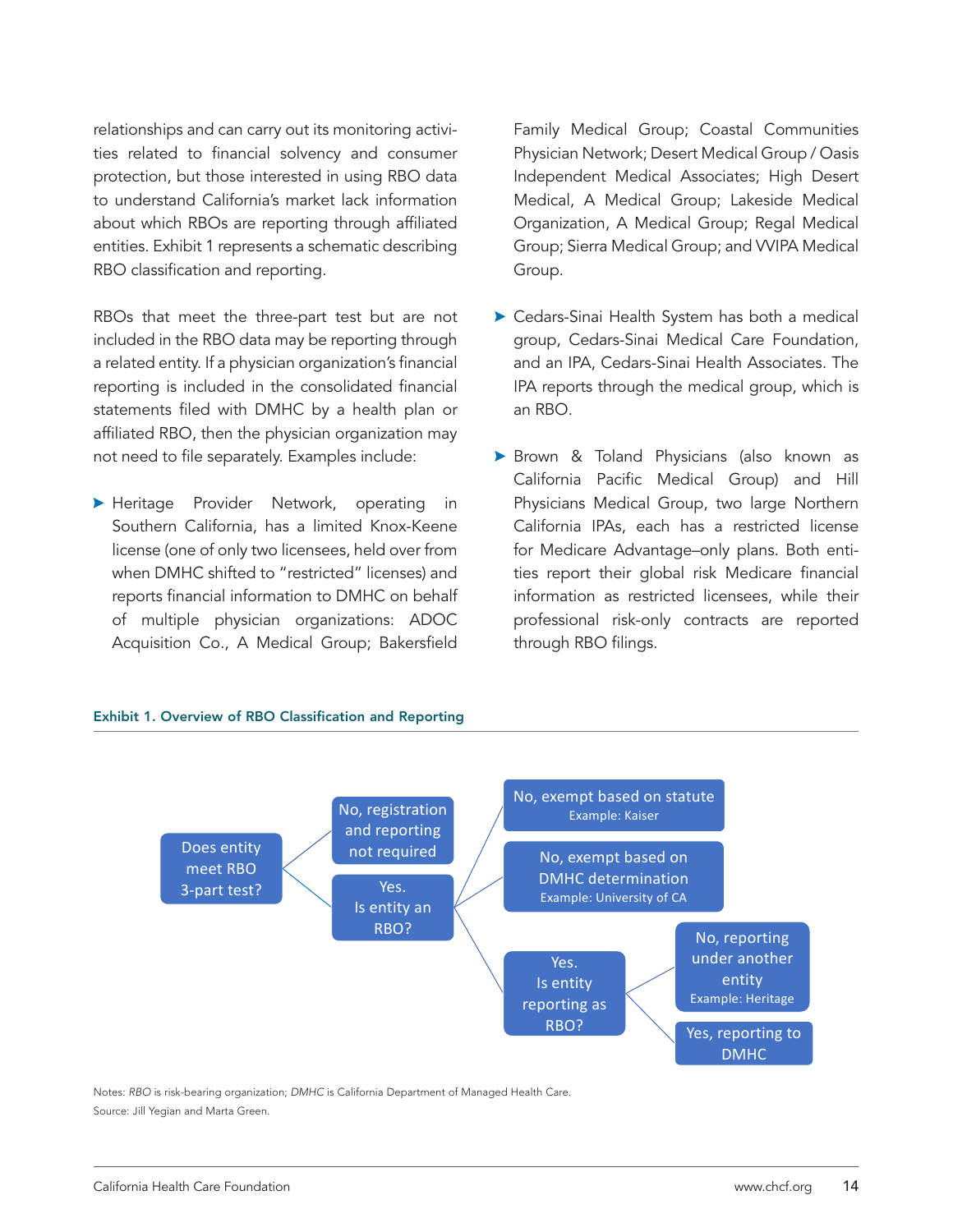If a RBO reports only through its affiliated restricted licensee, only aggregate information is available (i.e., on the plan as a whole, not on each RBO). However, more detailed financial data are collected and publicly disclosed about health plans compared with RBOs. From RBOs, DMHC annually collects net worth, debt, and revenue and expenses, and uses the information to calculate tangible net equity, working capital, cash-to-claims ratio, and other indicators of financial health. Pursuant to current regulatory requirement, most of this information is not publicly available; DMHC publishes only whether the RBO's financial status meets regulatory quidelines.<sup>50</sup>

In contrast, DMHC collects similar financial data from health plans and makes them publicly available. Moreover, the financial data are available at much greater granularity for health plans (including restricted licensees) than for RBOs. For example, health plans break down their income by how much is collected in premiums, copayments, capitation, interest on investments, from government payers, and other categories. Expenses are broken out into inpatient, outpatient (primary care separate from other medical care), emergency room and pharmacy, and by capitated and noncapitated payments. Health plans also report on specific administrative expenses by category, including employee compensation, interest expenses, property expenses, marketing, and other costs. The degree of transparency regarding health plan financials on the DMHC website is in marked contrast to the information available about RBOs, and virtually no information is available on physician organizations not classified as RBOs.

### Overview of Risk-Bearing Organizations

Of the 201 RBOs that reported to the DMHC in 2020, only 19 (9%) reported ownership by a hospital or health care system. Of the 12 largest RBOs, 3 reported such ownership: Dignity Health Medical Foundation, Rady Children's Specialists, and St. Joseph Heritage. A large majority (155 of 201) of RBOs reported using an MSO.

Collectively, RBOs had 8.8 million enrolled lives as of September 2021: 2.7 million in the commercial market, 4.9 million in Medi-Cal, and 1.2 million in Medicare.<sup>51</sup> The DMHC's Financial Solvency Standards Board meets quarterly, and the department provides a Provider Solvency Quarterly Update at each meeting. In February 2022, DMHC reported a total of 209 RBOs based on September 2021 data, with 12 (6%) on a corrective action plan (CAP).

Table 5 describes the 12 largest RBOs — those with 200,000 or more lives — based on the 2020 DMHC data (see page 16). They are concentrated in Southern California, with only two in Northern California and four others operating in both regions. Two of the 12 are structured as medical foundations, while 7 are IPAs; Optum combines the medical group and IPA structures. Given that the size categories are capped at 200,000 lives, some of these RBOs may have much larger enrollments. The number of physicians employed or under contract varies widely. Excluding Rady Children's Specialists and March Vision Care Group (restricted to pediatric and vision specialists, respectively), RBOs report primary care physician (PCP) numbers ranging from 140 for River City Medical Group to 2,171 for Optum, and specialists from 675 for Inland Faculty Medical Group to 8,570 for Optum. Variation may be due to enrollment size (some RBOs are likely close to the 200,000 cutoff while others are much larger). Degree of specialization and market segment play a role as well. Because physicians may belong to multiple IPAs, these numbers cannot simply be aggregated to create total physician counts.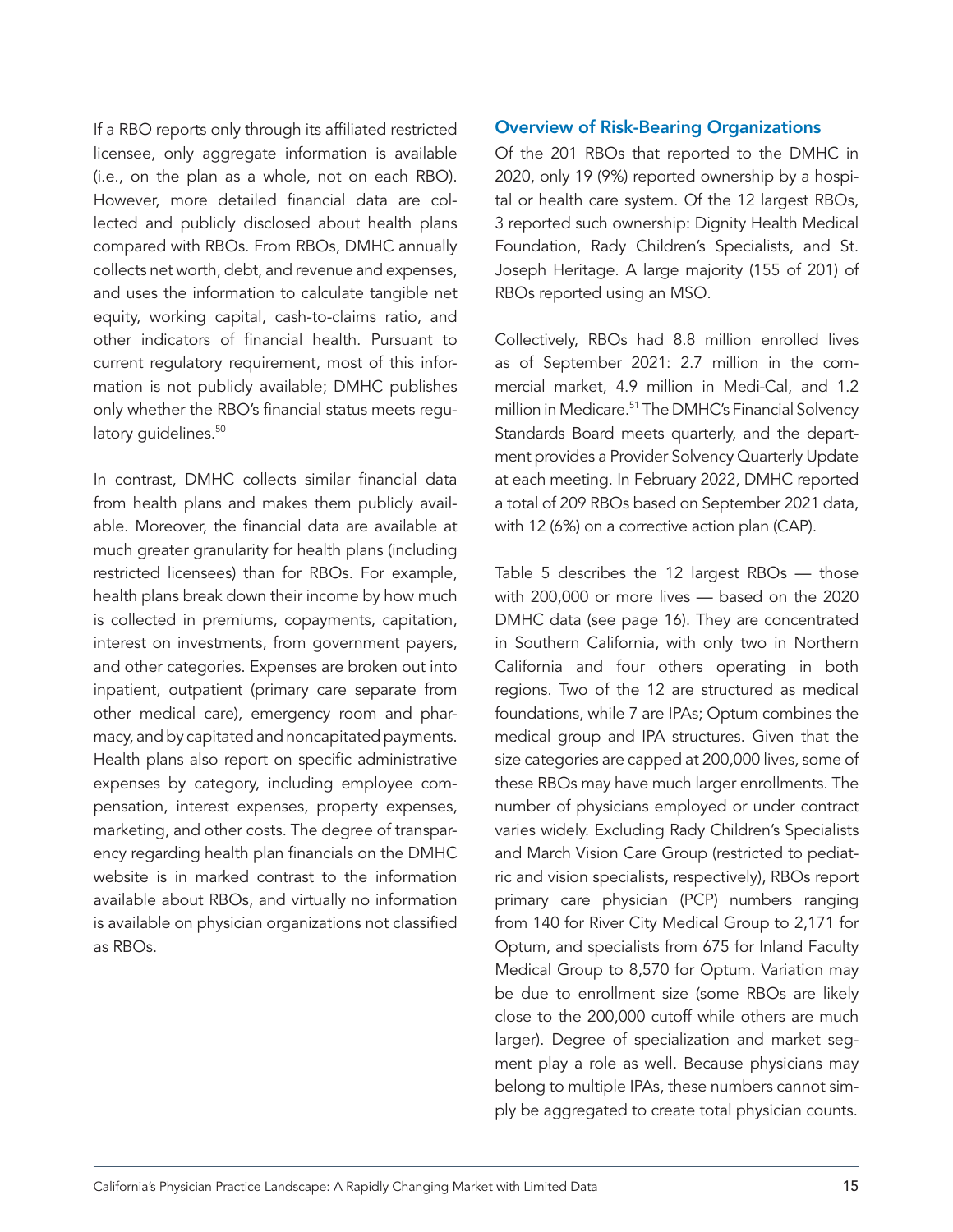#### Table 5. Risk-Bearing Organizations with More Than 200,000 Lives, California, 2020

|                                             | <b>STRUCTURE</b>         | <b>MANAGEMENT</b><br><b>SERVICES</b><br><b>ORGANIZATION</b> | <b>OWNED BY</b><br><b>HOSPITAL OR</b><br><b>HEALTH CARE</b><br>SYSTEM? | <b>PRIMARY</b><br><b>CARE</b><br><b>PHYSICIANS</b> |                    |
|---------------------------------------------|--------------------------|-------------------------------------------------------------|------------------------------------------------------------------------|----------------------------------------------------|--------------------|
| RBO NAME, BY REGION                         |                          |                                                             |                                                                        |                                                    | <b>SPECIALISTS</b> |
| Southern California (6)                     |                          |                                                             |                                                                        |                                                    |                    |
| Allied Physicians of California             | <b>IPA</b>               | Network Medical<br>Management                               | No                                                                     | 592                                                | 726                |
| HealthCare Partners (Optum)                 | IPA and<br>Medical Group | OptumCare<br>Management                                     | No                                                                     | 2,171                                              | 8,570              |
| Inland Faculty Medical Group                | <b>IPA</b>               | North American<br>Medical Management                        | No                                                                     | 268                                                | 675                |
| Preferred IPA of California                 | <b>IPA</b>               |                                                             | No                                                                     | 534                                                | 871                |
| Prospect Medical Group                      | <b>IPA</b>               | Prospect Medical<br>Systems                                 | No                                                                     | 1,580                                              | 5,011              |
| Rady Children's Specialists of<br>San Diego | Other                    |                                                             | Yes<br>(Rady Children's<br>Hospital)                                   | 0                                                  | 250                |
| Northern California (2)                     |                          |                                                             |                                                                        |                                                    |                    |
| Hill Physicians Medical Group               | <b>IPA</b>               | PriMed Management<br><b>Consulting Services</b>             | No                                                                     | 1,520                                              | 3,485              |
| River City Medical Group                    | <b>IPA</b>               | <b>Advanced Medical</b><br>Management                       | No                                                                     | 140                                                | 1,500              |
| Multiregional (4)                           |                          |                                                             |                                                                        |                                                    |                    |
| Dignity Health Medical Foundation           | Foundation               |                                                             | Yes<br>(CommonSpirit<br>Health)                                        | 258                                                | 723                |
| LaSalle Medical Associates                  | <b>IPA</b>               | Network Medical<br>Management                               | No                                                                     | 575                                                | 1,841              |
| March Vision Care Group                     | Other                    | March Vision Care                                           | No                                                                     | $\mathsf{O}$                                       | 1,403              |
| St. Joseph Heritage Healthcare              | Foundation               |                                                             | Yes<br>(Providence<br>St. Joseph)                                      | 530                                                | 1,496              |

Source: Author analysis of RBOs' "[Statement of Organization](https://wpso.dmhc.ca.gov/ProviderReports/statorg.aspx)" (2020), California Dept. of Managed Health Care.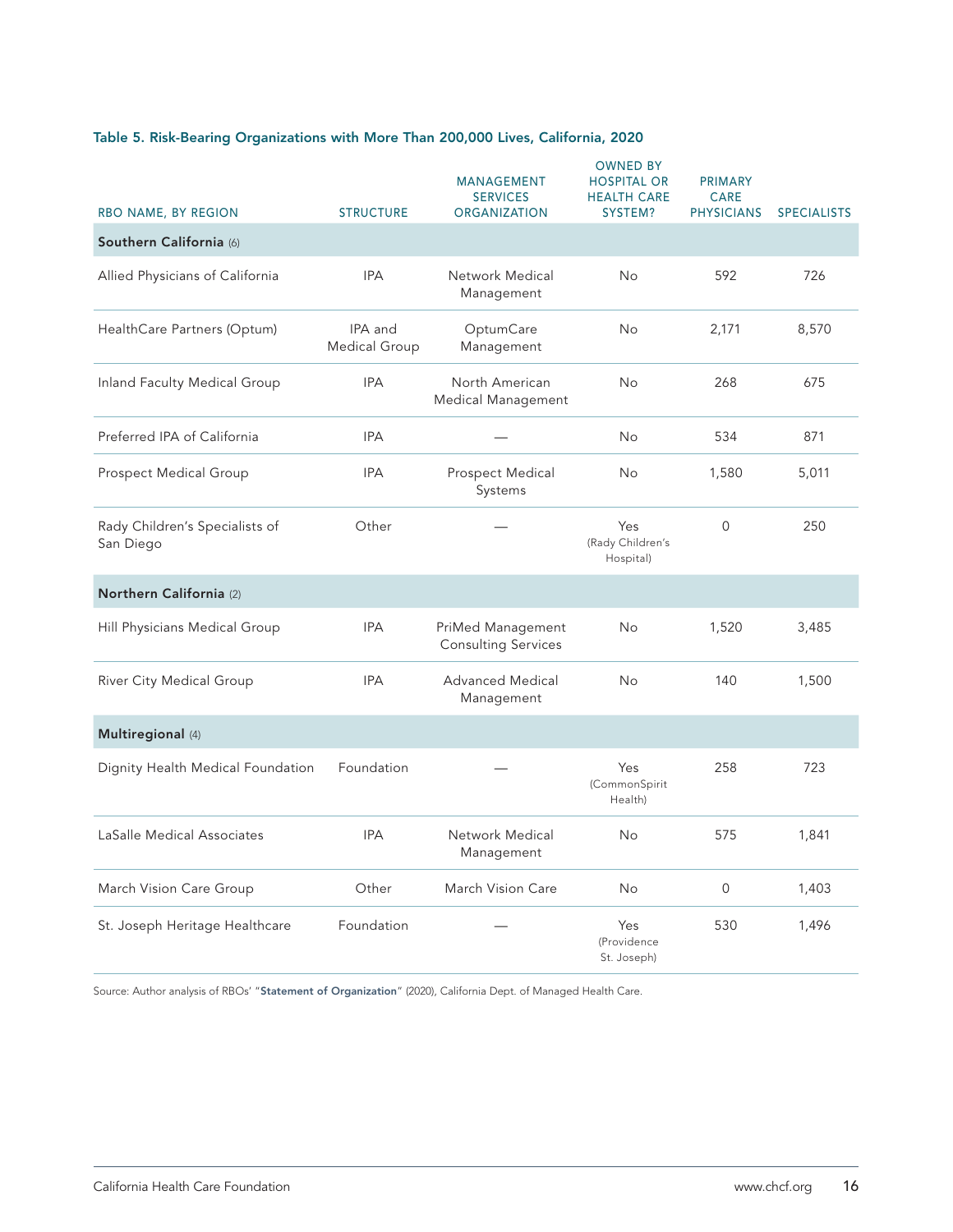<span id="page-16-0"></span>The DMHC does not release information on RBO enrollment by market segment (commercial, Medicare Advantage, and Medi-Cal), but a list of contracted health plans is available for each RBO. Ten of the 12 RBOs in Table 5 reported contracts with Medi-Cal managed care plans to the DMHC, and the other two may contract for Medi-Cal through health plans that serve both commercial and Medi-Cal (e.g., Anthem Blue Cross, Health Net). All of these RBOs were financially compliant as of September 30, 2021.<sup>52</sup>

### Restricted Licensees (Global Risk)

The 2019 DMHC General Licensure regulations codified a long-standing interpretation of the Knox-Keene Act that an entity accepting both professional risk and institutional risk is required to be licensed as a health plan.<sup>53</sup> DMHC uses the category "restricted" license for entities that accept global risk from a health plan to indicate that the license is restricted to functions delegated by the health plan to the entity. Restricted licensees may not sell coverage directly to consumers; they must operate through a partner health plan that is fully licensed. More detailed information is publicly available on restricted licensees compared with RBOs because the same financial, operational, and consumer protection reporting requirements apply to both restricted and fully licensed plans. However, the information is aggregated at the plan level; restricted licensees reporting on behalf of multiple RBOs report a single set of financials (e.g., Heritage Provider Network reports on all its underlying physician organizations). As a result, when reporting shifts from the RBO level to the restricted licensee level, information is no longer available on each physician organization, but more detailed financial information is available. Further, every three years, DMHC performs on-site medical surveys looking at the organization's adherence to nonfinancial Knox-Keene requirements and on-site

financial examinations into the organization's solvency, claims settlement, and other related financial indicators. Two legacy "limited" licenses exist from the period before DMHC's existence; the reporting requirements for these entities are identical to those of the restricted licensees.

As of September 2021, 24 health plans held a restricted or limited license from DMHC and had enrollment through at least one plan-to-plan contract. Of those, 8 were specific to Medicare Advantage, 1 was a specialized vision plan (for the Medicare Advantage market), and 4 plans — MemorialCare, Monarch, Prospect, and Heritage Provider Network — were active in all three market segments. A complete list of restricted Knox-Keene licensees and their enrollment, by market, is in Table 6 (see page 18).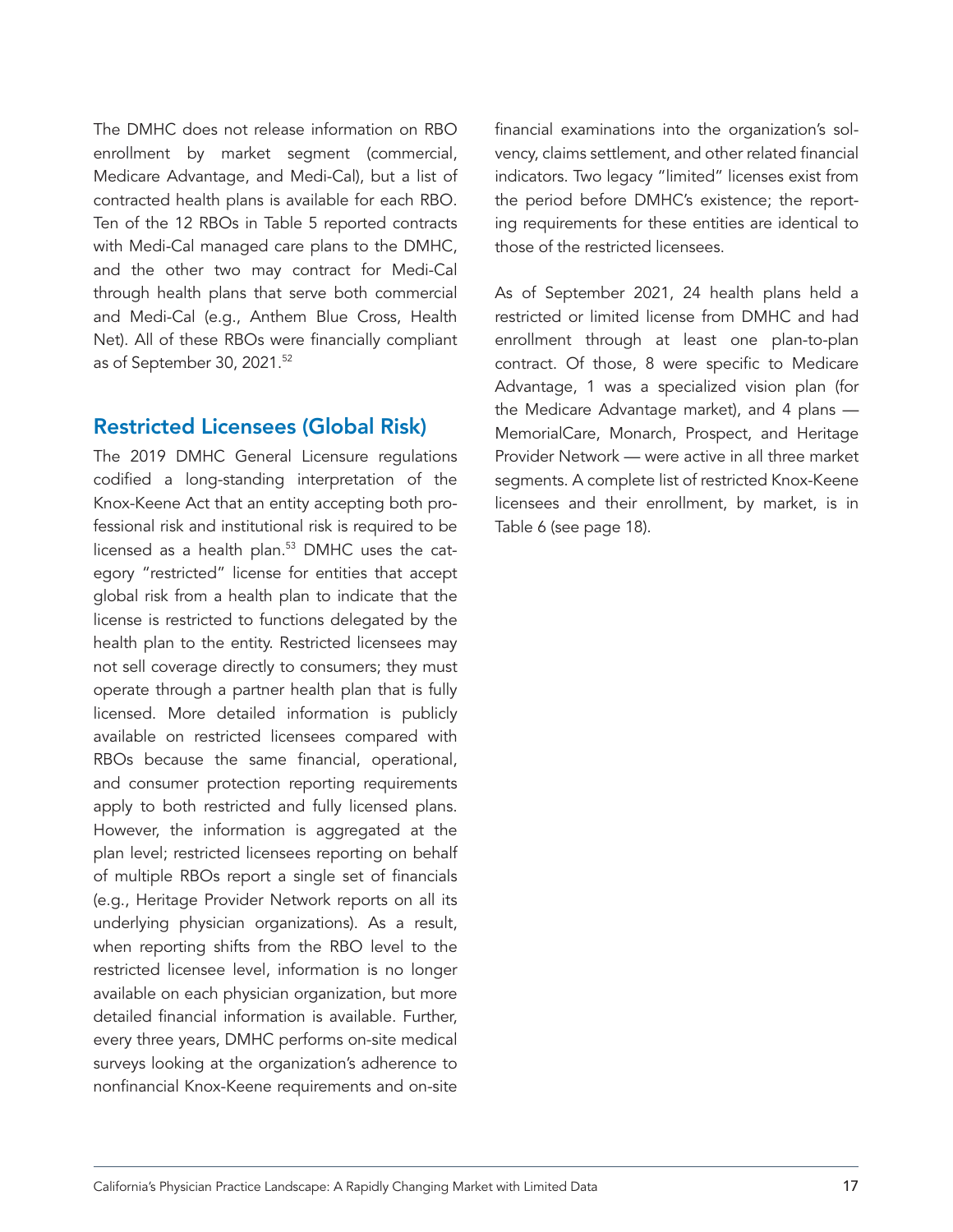### Table 6. Restricted Knox-Keene Licensees and Enrollment, by Line of Business, California, as of September 30, 2021

| <b>HEALTH PLAN</b>                                | <b>RESTRICTED</b><br><b>COMMERCIAL</b> | <b>RESTRICTED</b><br><b>MEDI-CAL</b> | RESTRICTED<br><b>MEDICARE</b> | <b>TOTAL LIVES</b><br><b>THROUGH PLAN-TO-</b><br><b>PLAN CONTRACTS</b> |
|---------------------------------------------------|----------------------------------------|--------------------------------------|-------------------------------|------------------------------------------------------------------------|
| Adventist Health Plan                             |                                        | 18,454                               |                               | 18,454                                                                 |
| AltaMed Health Network                            |                                        | 82,433                               |                               | 82,433                                                                 |
| AmericasHealth Plan                               | 80                                     |                                      | 2,160                         | 2,240                                                                  |
| Bay Area Accountable Care Network (Canopy Health) | 42,203                                 |                                      | 6,777                         | 48,980                                                                 |
| Dignity Health Provider Resources                 | 20,284                                 |                                      | 11,125                        | 31,409                                                                 |
| <b>EPIC Health Plan</b>                           | 34,131                                 |                                      | 32,840                        | 66,971                                                                 |
| MemorialCare Select Health Plan                   | 2,789                                  | 56,333                               | 235                           | 59,357                                                                 |
| Monarch Health Plan                               | 35,315                                 | 94,869                               | 40,503                        | 170,687                                                                |
| Optum Health Plan of California (formerly DaVita) | 296,767                                |                                      | 151,717                       | 448,484                                                                |
| PIH Health Care Solutions                         |                                        |                                      | 16,608                        | 16,608                                                                 |
| Premier Eye Care                                  |                                        |                                      | 70,353                        | 70,353                                                                 |
| Premier Health Plan Services                      |                                        |                                      | 5,019                         | 5,019                                                                  |
| Prospect Health Plan                              | 2,717                                  | 40,247                               | 18,782                        | 61,746                                                                 |
| Providence Health Network                         | 97,872                                 |                                      | 20,929                        | 118,801                                                                |
| Medicare Advantage-Only Health Plans              |                                        |                                      |                               |                                                                        |
| Access Senior HealthCare                          |                                        |                                      | 2,005                         | 2,005                                                                  |
| Brown & Toland Health Services                    |                                        |                                      | 21,626                        | 21,626                                                                 |
| Choice Physicians Network                         |                                        |                                      | 13,310                        | 13,310                                                                 |
| For Your Benefit                                  |                                        |                                      | 4,402                         | 4,402                                                                  |
| Hill Physicians Care Solutions                    |                                        |                                      | 2,305                         | 2,305                                                                  |
| Imperial Health Plan of California                |                                        |                                      | 10,849                        | 10,849                                                                 |
| Medcore HP                                        |                                        |                                      | 10,702                        | 10,702                                                                 |
| Meritage Health Plan                              |                                        |                                      | 4,173                         | 4,173                                                                  |
| <b>Limited Health Plans</b>                       |                                        |                                      |                               |                                                                        |
| Heritage Provider Network                         | 272,512                                | 245,994                              | 172,538                       | 691,044                                                                |
| PRIMECARE Medical Network                         | 155,128                                |                                      | 74,617                        | 229,745                                                                |
| <b>Total Enrollment</b>                           | 959,798                                | 538,330                              | 693,575                       | 2,191,703                                                              |
| Number of Plans                                   | 11                                     | 6                                    | 22                            | 24                                                                     |

Source: Custom data request, California Dept. of Managed Health Care.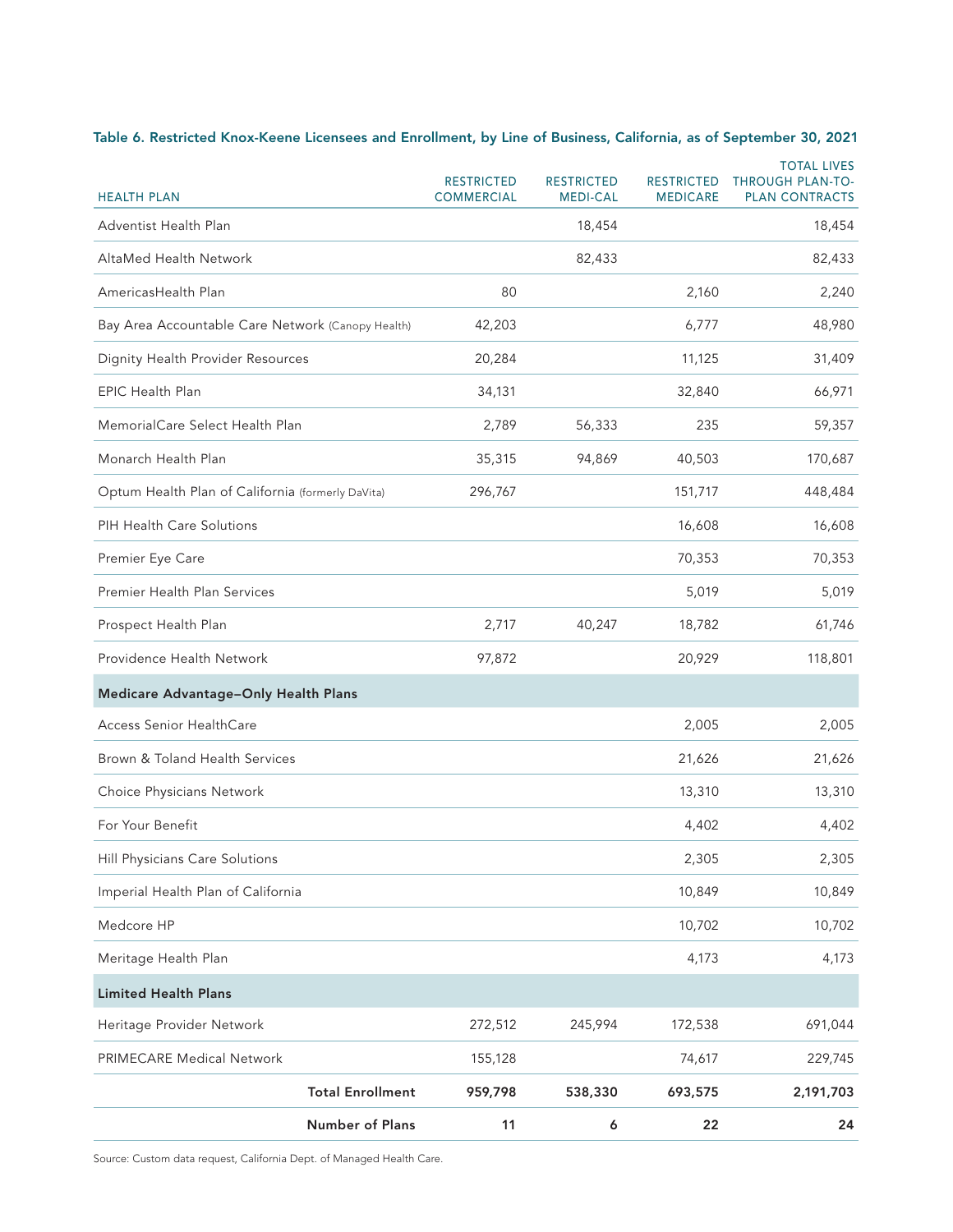## <span id="page-18-0"></span>Other Types of Physician Practices and Organizations

Outside the relatively narrow realm of RBO and restricted licensee data, much less is known about the number, size, structure, contracting arrangements, solvency, and financials of physician practices and organizations. Many of them rely on a mix of payment arrangements, including capitation, shared savings, shared savings and losses (upside and downside risk), and fee-for-service. Payment mix depends in part on specialty — primary care physicians are more likely to be responsible for a defined panel of patients and to be paid on a population basis than are specialists. Limited information is available on the share of physician practice revenue generated by each payment type. A recent analysis of physician compensation in 31 nonprofit US health systems, half of them in California, found that volume-based payment was prevalent for both primary care physicians and specialists. Salary, capitation, and profit-sharing were also observed to a varying extent, and incentive payments based on quality and cost performance were common, particularly for primary care physicians.<sup>54</sup>

Three types of physician practices and organizations that coexist with RBOs and restricted licensees but do not have the same registration and reporting requirements are described briefly below: RBO "Look-Alikes," physician practices and organizations that accept capitation but do not make payments to downstream providers, and practices that accept only fee-for-service payment.

RBO "Look-Alikes." Some physician organizations meet the three-part test of an RBO (contract with a plan for a defined population, accept capitation, and pay downstream claims) but are exempt from the RBO definition by statute or have received a DMHC determination that they do not meet the definition due to their organizational structure, ownership, or other characteristics. The DMHC makes such determinations on a case-by-case basis.

While a complete list is not available, some notable exemptions and exclusions include these:

- $\triangleright$  Statute exempts physician organizations that exclusively contract with a single plan, an exemption that currently applies only to Kaiser Permanente's two medical groups: The Permanente Medical Group (in Northern California) and the Southern California Permanente Medical Group.
- **> DMHC** has determined that the University of California medical groups do not meet the RBO definition. There are six UC health systems: UC Davis, UC Irvine, UCLA, UC Riverside, UC San Diego, and UCSF.

Collectively, these exemptions represent millions of covered lives in California. In fact, enrollment in RBO Look-Alikes exceeds enrollment in RBOs. Kaiser Foundation Health Plan (and therefore Kaiser's medical groups, given that they contract exclusively with the health plan) had just over 9 million enrollees in 2021, compared with the 8.8 million enrollees reported by all RBOs combined. As noted in Table 2, according to Cattaneo & Stroud's most recent summary report on active medical groups, UC and county groups accounted for 1.5 million enrollees.

The limited information DMHC receives about RBO Look-Alikes is gleaned from annual health plan claims settlement reporting, filed annually by health plans. In the claims settlement reporting, health plans identify contracting entities, including physician organizations, that pay delegated claims. The DMHC can compare this list to the registered RBOs to determine the organizations that accept capitation and pay downstream claims but are not classified as RBOs.<sup>55</sup>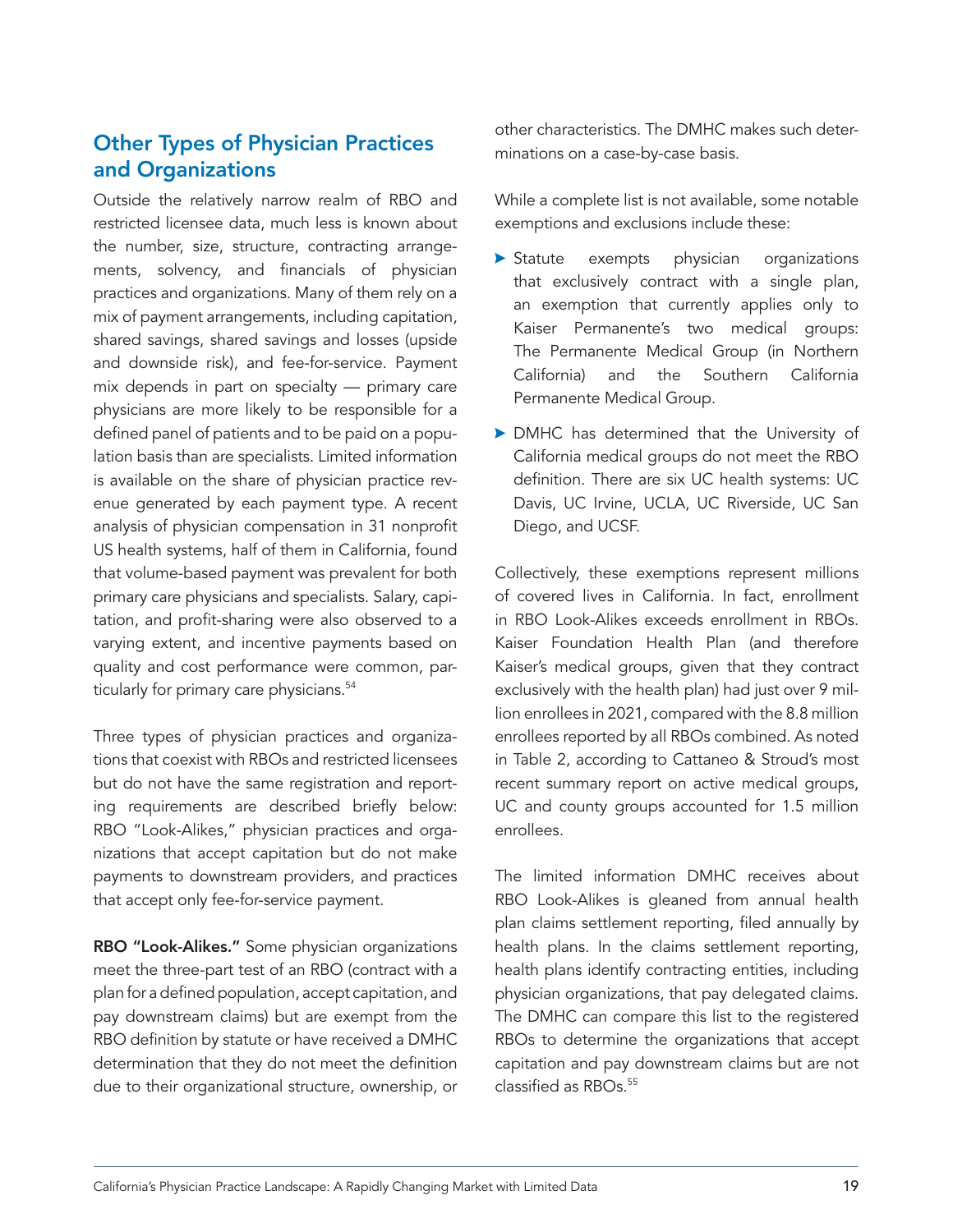Practices that accept capitation but do not make downstream payments. One of the tests of an RBO is payment of downstream claims or subcapitation. Some physician practices accept capitation, but only for services provided within their four walls (physical or virtual). The contracting entity, whether a licensed health plan or registered RBO, bears the risk for services not provided by the capitated physician practice. Comparing a primary care group to a multispecialty medical group illustrates the difference. Many multispecialty medical groups accept capitation for the full range of professional services, but when subspecialty services are needed, they rely on specialists outside the medical group and pay them on a fee-for-service (FFS) basis (downstream claims). By contrast, primary care physician groups may choose to manage financial risk by accepting capitation only for primary care services; when specialty or subspecialty services are needed, the specialists are paid by the health plan

(or contracting RBO). Accepting capitation without paying downstream claims is common in primary care groups and can also be found in some specialty areas. Because these organizations are not required to register or report, it is not known how large this group is.

Practices that rely solely on fee-for-service payment. No comprehensive data are available on physician practices in California that rely solely on FFS payment.

Exhibit 2 illustrates some of the contracting arrangements and categorization among various types of physician organizations and practices, including RBOs, RBO Look-Alikes, primary care groups that accept capitation but do not pay downstream claims, and specialist groups paid fee-for-service. A health plan may contract with an array of physician organizations and practices through a wide



Exhibit 2. Illustrative Example of Contracting Arrangements

Note: *FFS* is fee for service; *IPA* is independent practice association; *RBO* is risk-bearing organization. Source: Jill Yegian and Marta Green.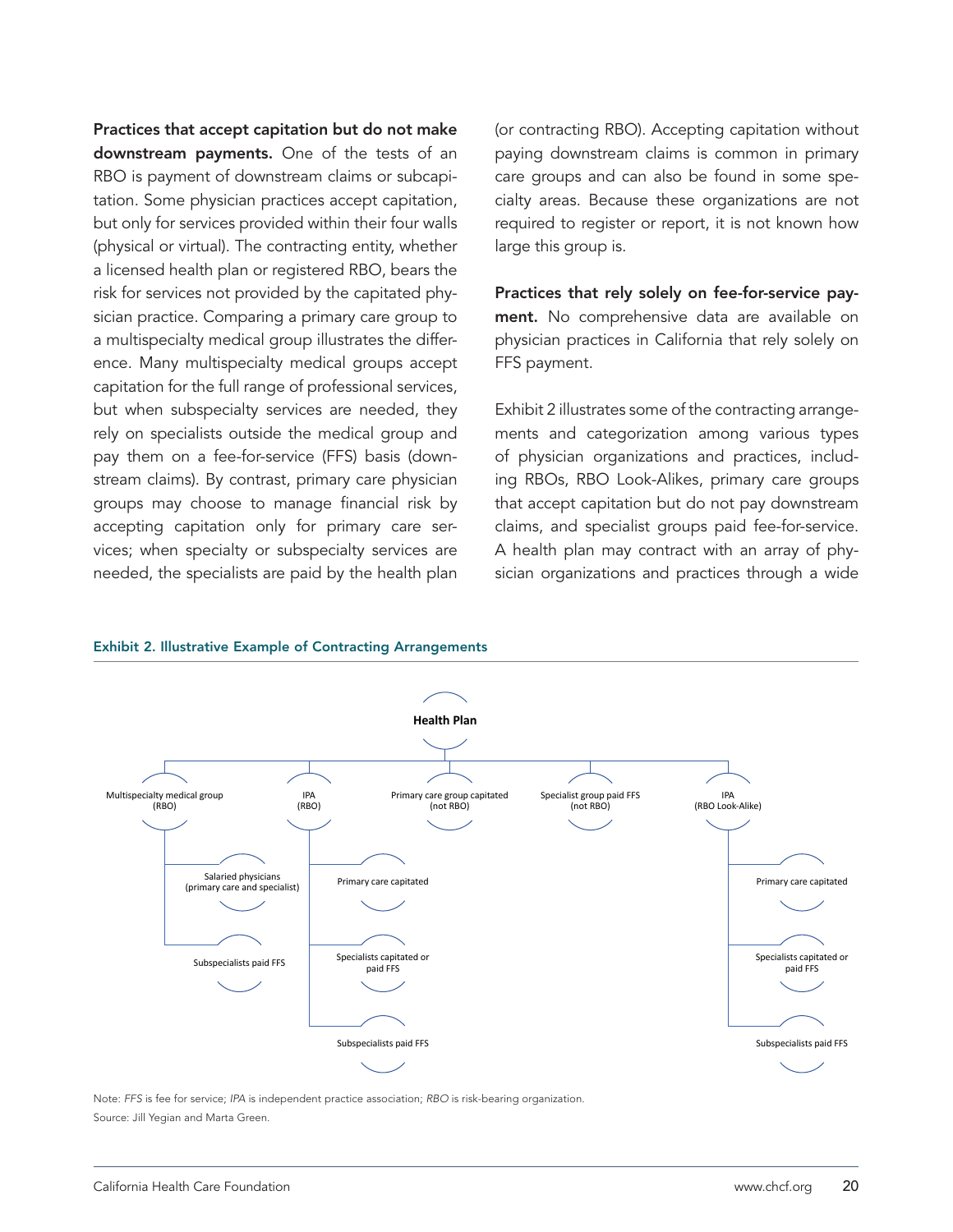<span id="page-20-0"></span>variety of payment arrangements. In turn, physician organizations and practices that accept capitation on behalf of a defined patient population may pay providers through capitation or fee-for-service. The diagram is much simpler than actual contractual relationships and payment arrangements, which often include performance incentives and other provisions such as shared risk.

### Management Services Organizations

The framework is incomplete without mention of MSOs, though they are not physician organizations. Due to California's ban on the corporate practice of medicine, MSOs may not own physician organizations, and their role is restricted to nonclinical decisionmaking. However, the scope of MSOs can include clinical guidelines and programs, clinical operations, and delivery of programs such as home care.56

MSOs have grown in number, size, and importance in the physician organization market. For example, Network Medical Management (NMM) provides administrative and related services to over a million lives in 16 IPAs, as well as accountable care organizations in the commercial and Medicare markets; ApolloMed, NMM's parent company, is publicly traded. Another large MSO, the privately held MedPOINT Management, has similar scale: over a million lives in 18 managed groups, most of them focused on Medi-Cal managed care. MedPOINT serves as the MSO for both Health Care LA IPA and Integrated Health Partners, networks of Federally Qualified Health Centers in Los Angeles and San Diego.<sup>57</sup>

There are no registration or reporting requirements in place for MSOs, so information on their number, size, and ownership or contractual relationships is limited. Some information is available through the DMHC RBO data, shown in Table 7 (see page 22). In 2020, 155 RBOs reported using an MSO. Thirty-five MSOs each served one RBO; the other 25 MSOs managed between two and 10 RBOs. Most of the RBOs using an MSO are relatively small, but several RBOs with over 200,000 enrolled lives reported using an MSO. The information on MSOs that comes through the RBO statements is incomplete; many of the entities managed by MSOs are not RBOs and so do not appear on this list. Cattaneo & Stroud's report *Active California Medical Groups by MSO*, last published in 2019, includes 207 MSOs managing 318 physician organizations and accounting for 21.1 million enrollees.<sup>58</sup>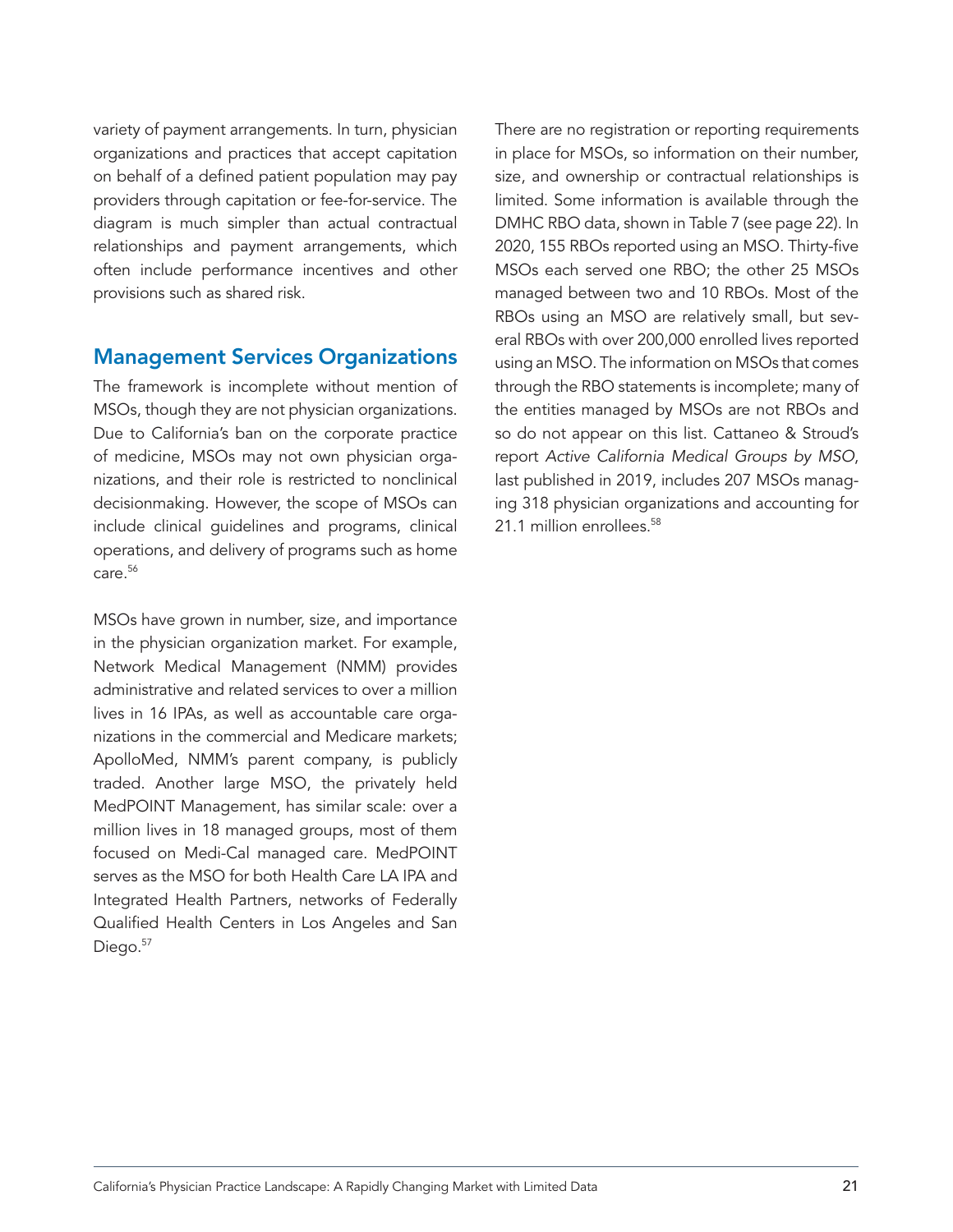|                                                      | NUMBER OF RBOs CONTRACTED, BY RBO SIZE |                     |                        |                |                |
|------------------------------------------------------|----------------------------------------|---------------------|------------------------|----------------|----------------|
| MANAGEMENT SERVICES ORGANIZATION (MSO)               | $<$ 5,000                              | $5,000 -$<br>99,999 | $100,000 -$<br>199,999 | $200,000+$     | <b>TOTAL</b>   |
| ProSource/MHM                                        | 10                                     |                     |                        |                | 10             |
| Conifer Value Based Care                             | 2                                      | 7                   |                        |                | 9              |
| MedPOINT Management                                  | $\overline{2}$                         | 5                   | 2                      |                | 9              |
| Network Medical Management                           | 2                                      | 3                   | 2                      | $\overline{2}$ | 9              |
| <b>EPIC Management</b>                               | 3                                      | 5                   |                        |                | 8              |
| HealthSmart Management Services Organization         | 3                                      | 4                   |                        |                | 7              |
| <b>Prospect Medical Systems</b>                      | 3                                      | 3                   |                        | 1              | 7              |
| CareAccess MSO                                       | 6                                      |                     |                        |                | 6              |
| Elite Care Health Organization                       | 3                                      | 3                   |                        |                | 6              |
| North American Medical Management California         | 1                                      | 4                   |                        | 1              | 6              |
| Procare MSO                                          | 6                                      |                     |                        |                | 6              |
| Physicians Datatrust                                 | 3                                      | 2                   |                        |                | 5              |
| S & S Management                                     | 5                                      |                     |                        |                | 5              |
| Advanced Medical Management                          | 1                                      | 1                   |                        | 1              | 3              |
| <b>Identity MSO</b>                                  |                                        | 3                   |                        |                | 3              |
| PremierOne Plus MSO                                  | 3                                      |                     |                        |                | 3              |
| All Care To You                                      | 2                                      |                     |                        |                | $\overline{2}$ |
| Alpha Medical Management                             | 1                                      | 1                   |                        |                | $\overline{2}$ |
| AppleCare Medical Management                         |                                        | 2                   |                        |                | 2              |
| Change Healthcare Holdings                           | 1                                      | 1                   |                        |                | $\overline{2}$ |
| Desert Physicians Management                         |                                        | $\overline{2}$      |                        |                | $\overline{2}$ |
| MSO of Southern California                           | 1                                      | 1                   |                        |                | $\mathbf 2$    |
| Pacific Health MSO                                   | 1                                      | 1                   |                        |                | $\overline{2}$ |
| PIH Health Physicians                                | 1                                      | $\mathbf{1}$        |                        |                | $\mathbf 2$    |
| Southern California Physicians Managed Care Services | 1                                      | 1                   |                        |                | $\overline{2}$ |
| 35 additional MSOs, each serves one RBO              | $\overline{7}$                         | 18                  | $\overline{7}$         | 3              | 35             |
| Total                                                | 68                                     | 68                  | 11                     | 8              | 155            |

### Table 7. MSO, by Number and Size of Contracted Risk-Bearing Organizations, California, 2020

Source: Author analysis of RBOs' "[Statement of Organization](https://wpso.dmhc.ca.gov/ProviderReports/statorg.aspx)" (2020), California Dept. of Managed Health Care.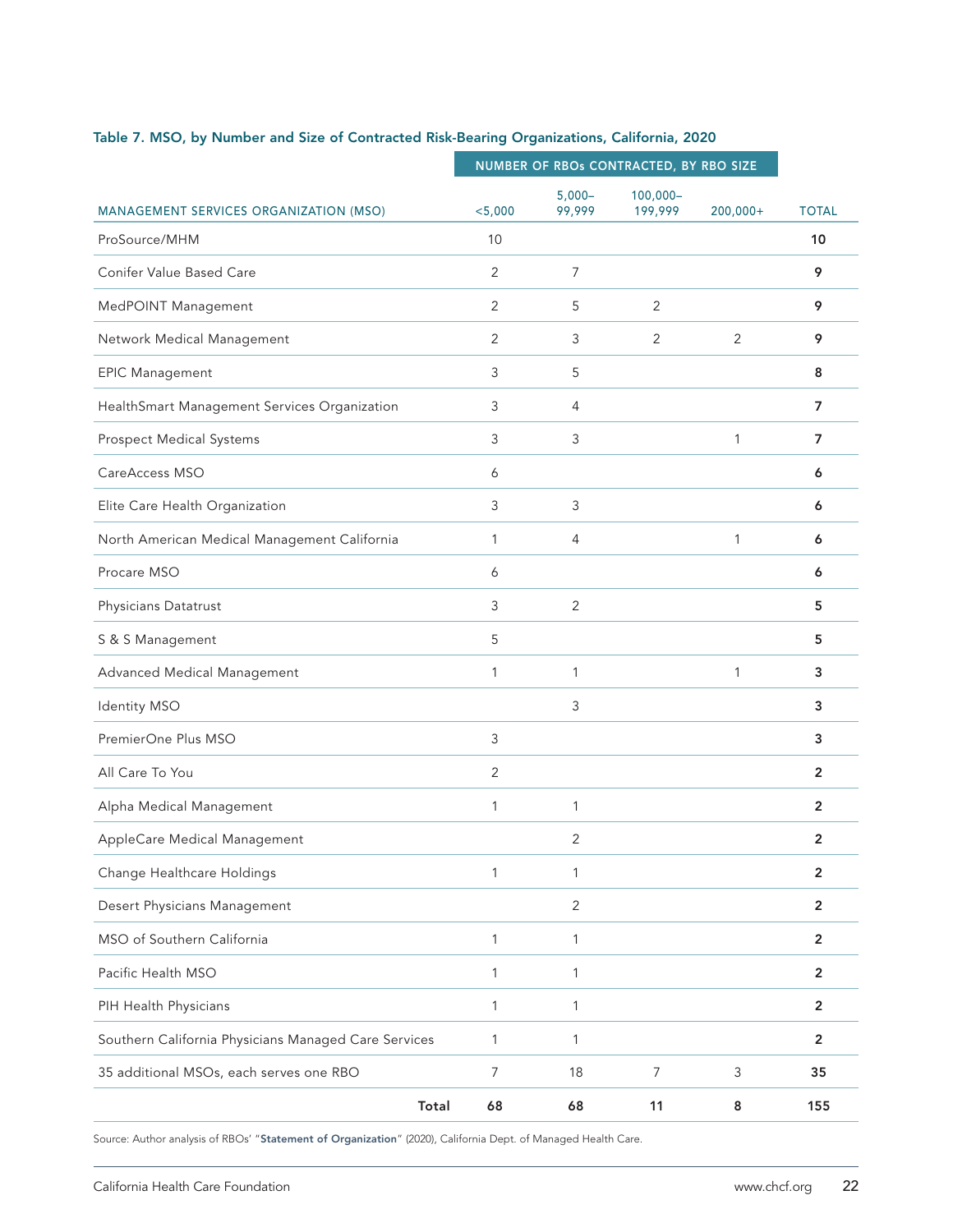# <span id="page-22-0"></span>The Path Forward

Existing sources create an incomplete picture of California's complex and rapidly changing physician landscape, without systematic capture and reporting on structure, affiliation, ownership, and payment arrangements. Significant gaps in information suggest that it may be worth considering measures to increase availability of data to support policymaking, practice, and research that can enable improvement in affordability and health system performance. Despite limitations, DMHC's RBO data have several distinct advantages: Submission is legally required for entities meeting the RBO definition, it is collected quarterly and annually, and DMHC makes some of the data publicly available. From that perspective, it represents a bright spot in a challenging data terrain.

Any policy conversation regarding accountability for cost, quality, value, and equity would benefit from a more complete inventory of physician practices and organizations in California. Moreover, given the fluid nature of physician affiliation, an essential feature of any inventory must be regular updates — static, onetime data collection efforts are quickly rendered obsolete in a dynamic market. However, given that reporting requires resources, any new requirements should have a clear rationale, and the benefits of new information should be assessed against the reporting burden.

Should registration and reporting requirements be extended beyond RBOs to other types of physician practices and organizations? Could health plan reporting requirements, such as existing network adequacy standards and anticipated standards for quality and equity, be adapted to fill information gaps in lieu of additional physician practice reporting? Should MSOs be required to register and report? Should summary financial information be required reporting for all physician practices and organizations, such as the share of revenue spent on medical care (analogous to a health plan's medical loss ratio)? The answers to these and other questions should flow from a statewide vision and agreement on priorities for data on the physician practice landscape in California.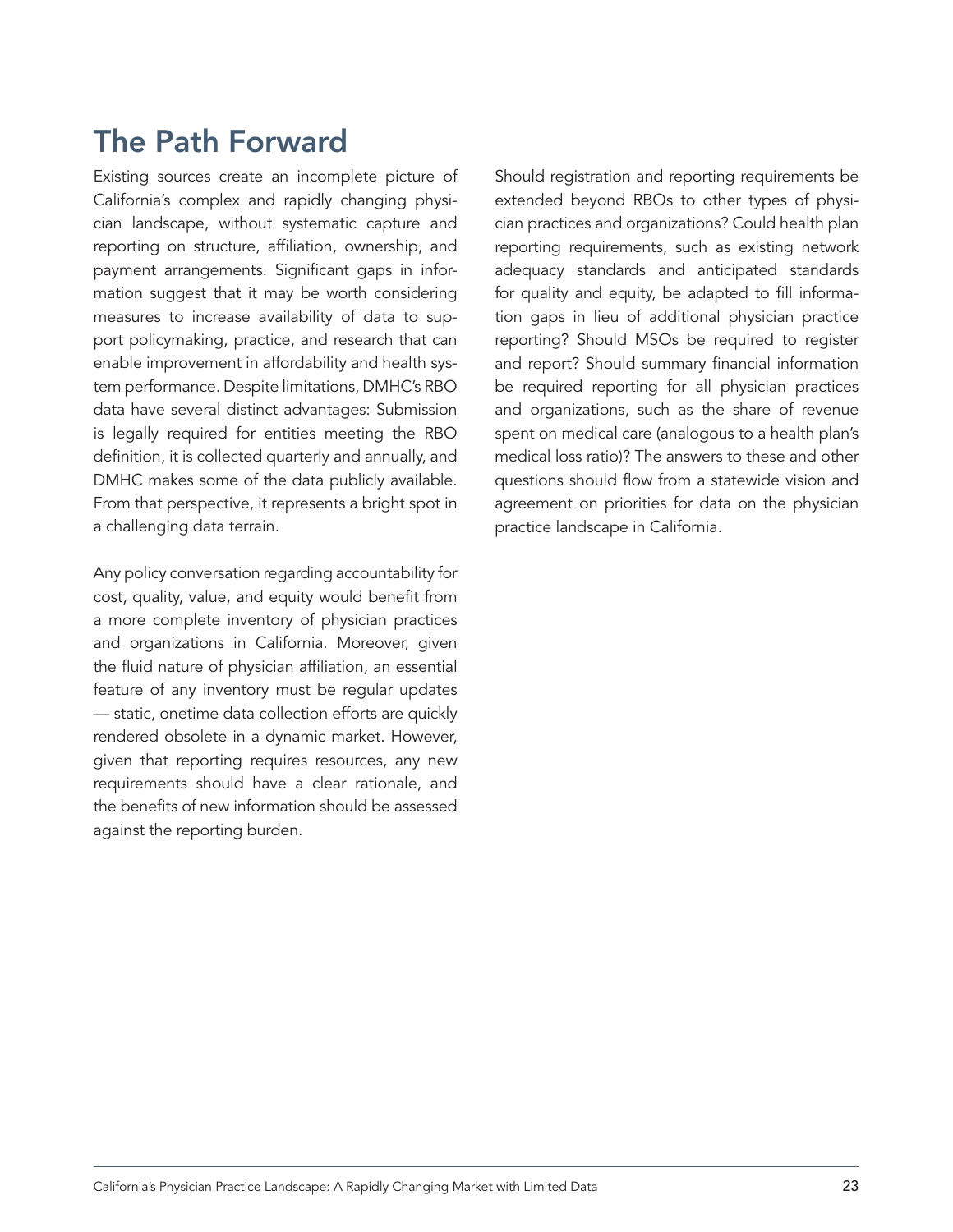### <span id="page-23-0"></span>**Endnotes**

- 1. Janet Coffman, Emmie Calimlim, and Margaret Fix, *[California](https://www.chcf.org/publication/2021-edition-california-physicians/)  [Physicians, 2021: A Portrait of Practice](https://www.chcf.org/publication/2021-edition-california-physicians/)*, California Health Care Foundation (CHCF), March 2021.
- 2. Katherine L. Gudiksen, Amy Y. Gu, and Jaime S. King, *[Markets or Monopolies? Considerations for Addressing](https://www.chcf.org/publication/markets-monopolies-health-care-consolidation-california/)  [Health Care Consolidation in California](https://www.chcf.org/publication/markets-monopolies-health-care-consolidation-california/)*, CHCF, December 2021.
- 3. Ed Yong, "[Why Health-Care Workers Are Quitting in](https://www.theatlantic.com/health/archive/2021/11/the-mass-exodus-of-americas-health-care-workers/620713/)  [Droves](https://www.theatlantic.com/health/archive/2021/11/the-mass-exodus-of-americas-health-care-workers/620713/)," *The Atlantic*, November 16, 2021; and Kristof Stremikis, *[COVID-19 California Physician Survey: One-Third](https://www.chcf.org/blog/covid-19-tracking-poll-one-third-california-primary-care-doctors-worry-their-practices-wont-survive/)  [of California Primary Care Doctors Worry Their Practices](https://www.chcf.org/blog/covid-19-tracking-poll-one-third-california-primary-care-doctors-worry-their-practices-wont-survive/)  [Won't Survive](https://www.chcf.org/blog/covid-19-tracking-poll-one-third-california-primary-care-doctors-worry-their-practices-wont-survive/)*, CHCF, May 15, 2020.
- 4. "[In Pursuit of Profit](https://www.arnoldventures.org/in-pursuit-of-profit)," Arnold Ventures, September 7–9, 2020.
- 5. Katherine Wilson, *[Health Care Costs 101, 2021: US](https://www.chcf.org/publication/2021-edition-health-care-costs-101/)  [Spending Growth Outpaces Economy](https://www.chcf.org/publication/2021-edition-health-care-costs-101/)*, CHCF, June 2021.
- 6. Wilson, *Health Care Costs*.
- 7. [Office of Health Care Affordability California Budget](https://esd.dof.ca.gov/trailer-bill/public/trailerBill/pdf/578)  [Trailer Bill](https://esd.dof.ca.gov/trailer-bill/public/trailerBill/pdf/578) (PDF), California Dept. of Finance, updated February 2, 2022. See also [AB 1130](https://leginfo.legislature.ca.gov/faces/billNavClient.xhtml?bill_id=202120220AB1130), 2021 Leg., Reg. Sess. (Cal. 2021).
- 8. Apoorva Rama, *[Payment and Delivery in 2020: Fee-for-](https://www.ama-assn.org/about/research/physician-practice-benchmark-survey)[Service Revenue Remains Stable While Participation Shifts](https://www.ama-assn.org/about/research/physician-practice-benchmark-survey)  [in Accountable Care Organizations During the Pandemic](https://www.ama-assn.org/about/research/physician-practice-benchmark-survey)*, Amer. Medical Assn., December 2021.
- 9. The percentage of physicians who are direct hospital employees or contractors is slightly larger in the practice size results due to the exclusion of physicians who did not know how many physicians were in their practice (less than 5% excluded).
- 10. Coffman, Calimlim, and Fix, *California Physicians*.
- 11. David Jones et al., *[Comparative Health System](https://www.ahrq.gov/sites/default/files/wysiwyg/chsp/compendium/chsp-tin-linkage-file-tech-doc.pdf)  [Performance Initiative: Compendium of U.S. Health](https://www.ahrq.gov/sites/default/files/wysiwyg/chsp/compendium/chsp-tin-linkage-file-tech-doc.pdf)  [Systems, 2016, Group Practice Linkage File, Technical](https://www.ahrq.gov/sites/default/files/wysiwyg/chsp/compendium/chsp-tin-linkage-file-tech-doc.pdf)  [Documentation](https://www.ahrq.gov/sites/default/files/wysiwyg/chsp/compendium/chsp-tin-linkage-file-tech-doc.pdf)* (PDF), Agency for Healthcare Research and Quality (AHRQ), October 2019.
- 12. [Compendium of U.S. Health Systems](https://www.ahrq.gov/chsp/data-resources/compendium-2018.html), 2018, AHRQ.
- 13. An overview and list of publications is available at the [National Study of Physician Organizations](http://nspo.berkeley.edu/Index.htm).
- 14. See, for example, Elliott S. Fisher et al., "Financial [Integration's Impact on Care Delivery and Payment](https://doi.org/10.1377/hlthaff.2019.01813)  [Reforms: A Survey of Hospitals and Physician Practices](https://doi.org/10.1377/hlthaff.2019.01813)," *Health Affairs* 39, no. 8 (Aug. 2020): 1302–11 (from the [National Survey of Healthcare Organizations and Systems](https://sites.dartmouth.edu/coe/nshos/), Dartmouth Univ.); and Rachel O. Reid et al., "[Physician](https://doi.org/10.1001/jamahealthforum.2021.4634)  [Compensation Arrangements and Financial Performance](https://doi.org/10.1001/jamahealthforum.2021.4634)  [Incentives in US Health Systems](https://doi.org/10.1001/jamahealthforum.2021.4634), *JAMA Health Forum* 3, no. 1 (Jan. 28, 2022): e214634 (from the [RAND Center of](https://www.rand.org/health-care/centers/health-system-performance.html)  [Excellence on Health System Performance](https://www.rand.org/health-care/centers/health-system-performance.html)).
- 15. See, for example, OneKey's IQVIA Physicians [Database](https://www.onekeydata.com/databases#physicians).
- 16. [Medical Group Reports](http://cattaneostroud.com/what-we-do/medical-group-reports), Cattaneo & Stroud.
- 17. [California Regional Health Care Cost & Quality Atlas](https://atlas.iha.org/), Integrated Healthcare Assn.
- 18. Integrated Healthcare Assn., "[IIHA Recognizes](https://iha.org/news-events/iha-excellence-in-healthcare-awards-california/)  [California Provider Organizations for Excellence in](https://iha.org/news-events/iha-excellence-in-healthcare-awards-california/)  [Healthcare](https://iha.org/news-events/iha-excellence-in-healthcare-awards-california/)," press release, November 4, 2021.
- 19. America's Physician Groups, "[APG Announces Results](https://www.apg.org/news/apg-announces-results-of-2020-standards-of-excellence-program/)  [of 2020 Standards of Excellence Program](https://www.apg.org/news/apg-announces-results-of-2020-standards-of-excellence-program/)," press release.
- 20. "[Medical Group Report Card for Commercial HMO](https://reportcard.opa.ca.gov/rc/medicalgroupcounty.aspx)  [Plan Members](https://reportcard.opa.ca.gov/rc/medicalgroupcounty.aspx)," Office of the Patient Advocate (OPA); and "[Directory of HMOs, PPOs and Medical Groups](https://reportcard.opa.ca.gov/rc/directory.aspx)," OPA.
- 21. Rama, *Payment and Delivery*.
- 22. Richard M. Scheffler, Danial R. Arnold, and Brent D. Fulton, *[The Sky's the Limit: Health Care Prices and Market](https://www.chcf.org/publication/the-skys-the-limit/)  [Consolidation in California](https://www.chcf.org/publication/the-skys-the-limit/)*, CHCF, October 2019.
- 23. Allegra Kim, *[The Corporate Practice of Medicine](https://sbp.senate.ca.gov/sites/sbp.senate.ca.gov/files/CRB 2007 CPM Report.pdf)  [Doctrine](https://sbp.senate.ca.gov/sites/sbp.senate.ca.gov/files/CRB 2007 CPM Report.pdf)* (PDF), California Research Bureau, October 2007, 28.
- 24. Pamela Martin et al., *[The Corporate Practice of](https://sbp.senate.ca.gov/sites/sbp.senate.ca.gov/files/CRB 2016 CPM Report.pdf)  [Medicine in a Changing Healthcare Environment](https://sbp.senate.ca.gov/sites/sbp.senate.ca.gov/files/CRB 2016 CPM Report.pdf)* (PDF), California Research Bureau, April 2016.
- 25. *[Legal and Practice Considerations Concerning](https://www.cplh.org/document-library/detail/productcd/0305/t/legal-and-practical-considerations-concerning-medical-foundations)  [Medical Foundations](https://www.cplh.org/document-library/detail/productcd/0305/t/legal-and-practical-considerations-concerning-medical-foundations)*, California Physician's Legal Handbook, June 2017.
- 26. "[Statement of Organization](https://wpso.dmhc.ca.gov/ProviderReports/statorg.aspx#MainContent_MainContent_gvReports_fn1-rf-1_80)" (2020), California Dept. of Managed Health Care (DMHC).
- 27. See, for example, Susan Morse, "Centene to Acquire [Community Medical Group in South Florida](https://www.healthcarefinancenews.com/news/centene-acquire-community-medical-group-south-florida)," *Healthcare Finance*, March 12, 2018; and Bruce Japsen, "[Humana](https://www.forbes.com/sites/brucejapsen/2018/04/10/humana-buys-more-doctor-practices-amid-walmart-speculation/?sh=76a04ac074dc)  [Buys More Doctor Practices Amid Walmart Speculation](https://www.forbes.com/sites/brucejapsen/2018/04/10/humana-buys-more-doctor-practices-amid-walmart-speculation/?sh=76a04ac074dc)," *Forbes*, April 10, 2018.
- 28. Jill Yegian and Katrina Connolly, *[Los Angeles: Vast and](https://www.chcf.org/publication/los-angeles-vast-varied-health-care-market-inches-toward-consolidation/)  [Varied Health Care Market Inches Toward Consolidation](https://www.chcf.org/publication/los-angeles-vast-varied-health-care-market-inches-toward-consolidation/)*, CHCF, January 2021.
- 29. Richard Gilfillan and Donald M. Berwick, "[Medicare](https://www.healthaffairs.org/do/10.1377/forefront.20210927.6239)  [Advantage, Direct Contracting, and the Medicare 'Money](https://www.healthaffairs.org/do/10.1377/forefront.20210927.6239)  [Machine, Part 1: The Risk-Score Game](https://www.healthaffairs.org/do/10.1377/forefront.20210927.6239),'" *Health Affairs Blog*, September 29, 2021.
- 30. Alex Kacik, "[Blue Shield of California-Backed](https://www.modernhealthcare.com/mergers-acquisitions/blue-shield-california-backed-altais-acquires-physician-group)  [Altais Acquired Physician Group](https://www.modernhealthcare.com/mergers-acquisitions/blue-shield-california-backed-altais-acquires-physician-group)," *Modern Healthcare*, November 25, 2020.
- 31. Paige Minemyer, "[One Medical to Acquire Iora Health](https://www.fiercehealthcare.com/practices/one-medical-to-acquire-iora-health-2-1b-all-stock-deal)  [in \\$2.1B All-Stock Deal](https://www.fiercehealthcare.com/practices/one-medical-to-acquire-iora-health-2-1b-all-stock-deal)," *Fierce Healthcare*, June 7, 2021.
- 32. "[Morgan Health Makes \\$50 Million Investment in](https://www.jpmorganchase.com/content/dam/jpmc/jpmorgan-chase-and-co/documents/MorganHealth.Vera.8.5.21.FINAL.pdf)  [Vera Whole Health](https://www.jpmorganchase.com/content/dam/jpmc/jpmorgan-chase-and-co/documents/MorganHealth.Vera.8.5.21.FINAL.pdf)" (PDF), press release, JPMorgan Chase, August 5, 2021.